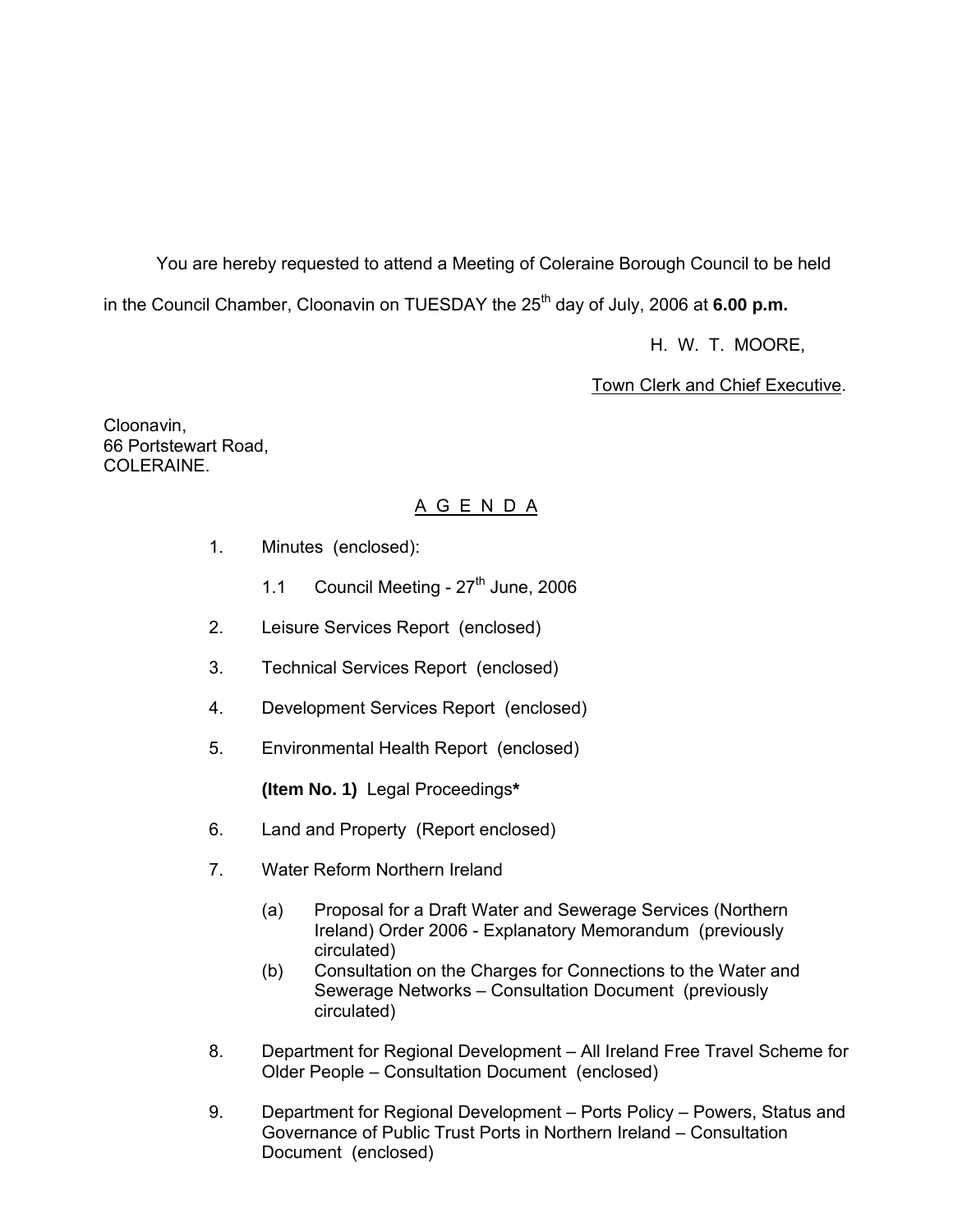- 10. Correspondence
- 11. Documents for Sealing
- 12. Any other business

# **Enclosed for Information:**

- (i) Members' Information Bulletin July 2006
- (ii) Special Council Briefing District Housing Plan Coleraine 2006/2007
- (iii) Help the Aged SeniorLine Benchmark Survey 2005/2006

**\* Recommended for consideration "In Committee".** 

To: Each Member of Council. 2006. To: Each Member of Council.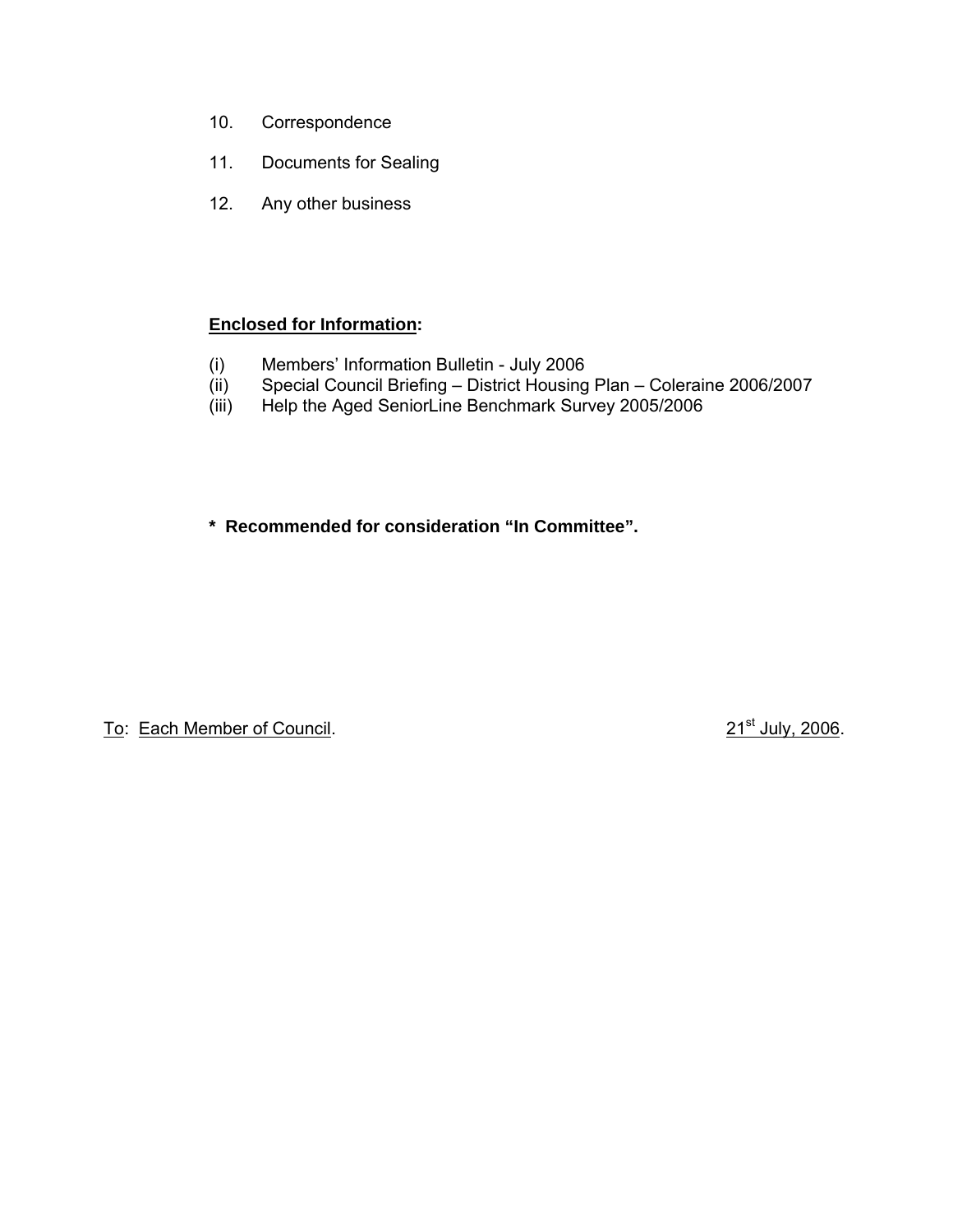#### **COUNCIL MEETING**

 Minutes of proceedings of Coleraine Borough Council held in the Council Chamber, Cloonavin on Tuesday, 27<sup>th</sup> June, 2006 at 7.30 p.m.

| As per Notice attached<br><b>Convened:</b> |
|--------------------------------------------|
|--------------------------------------------|

**Present:** The Mayor, Councillor W. A. King, in the Chair

#### **Aldermen**

E. T. Black (Mrs.) D. McClarty W. T. Creelman W. J. McClure M. T. Hickey (Mrs.)

(Items 2.2.2 – 13.1) (Items 2.2.2 – 13.1)

#### **Councillors**

 (Items 2.2.2 – 13.1) B. Leonard O. M. Church (Mrs.) G. L. McLaughlin J. J. Dallat R. A. McPherson T. J. Deans A. McQuillan S. Gilkinson R. D. Stewart (Items 2.2.2 – 13.1) (Items 2.3.3 – 13.1) N. F. Hillis

D. D. Barbour **E. A. Johnston (Mrs.)**  J. M. Bradley (Items 2.3.3 – 13.1) (Items 2.2.2 – 13.1) (Items 2.2.2 – 13.1)

### **Officers in**

 **Attendance:** Town Clerk and Chief Executive, Director of Corporate Services, Director of Environmental Health, Director of Technical Services, Head of Development Services, Head of Administrative Services, Leisure Services Officer (Facilities) and Administrative Assistant

#### **Apologies:** The Deputy Mayor, Councillors Ms. Alexander and Cole

### **1.0 MINUTES**

The Minutes of the Council Meeting of  $23<sup>rd</sup>$  May, 2006 and the Annual Meeting of  $5<sup>th</sup>$ June, 2006 were confirmed and signed.

#### **2.0 COMMITTEE REPORTS**

| 2.1 | Leisure and Environment<br>Committee | Alderman McClarty moved the adoption of the<br>Leisure and Environment Committee Report;<br>this was duly seconded by Alderman Mrs. Black<br>and agreed. |
|-----|--------------------------------------|----------------------------------------------------------------------------------------------------------------------------------------------------------|
| 22  | <b>Planning Committee</b>            | The Chairman, Councillor McLaughlin, moved<br>the adoption of the Planning Committee Report;<br>this was duly seconded by Councillor Dallat.             |

Matters arising: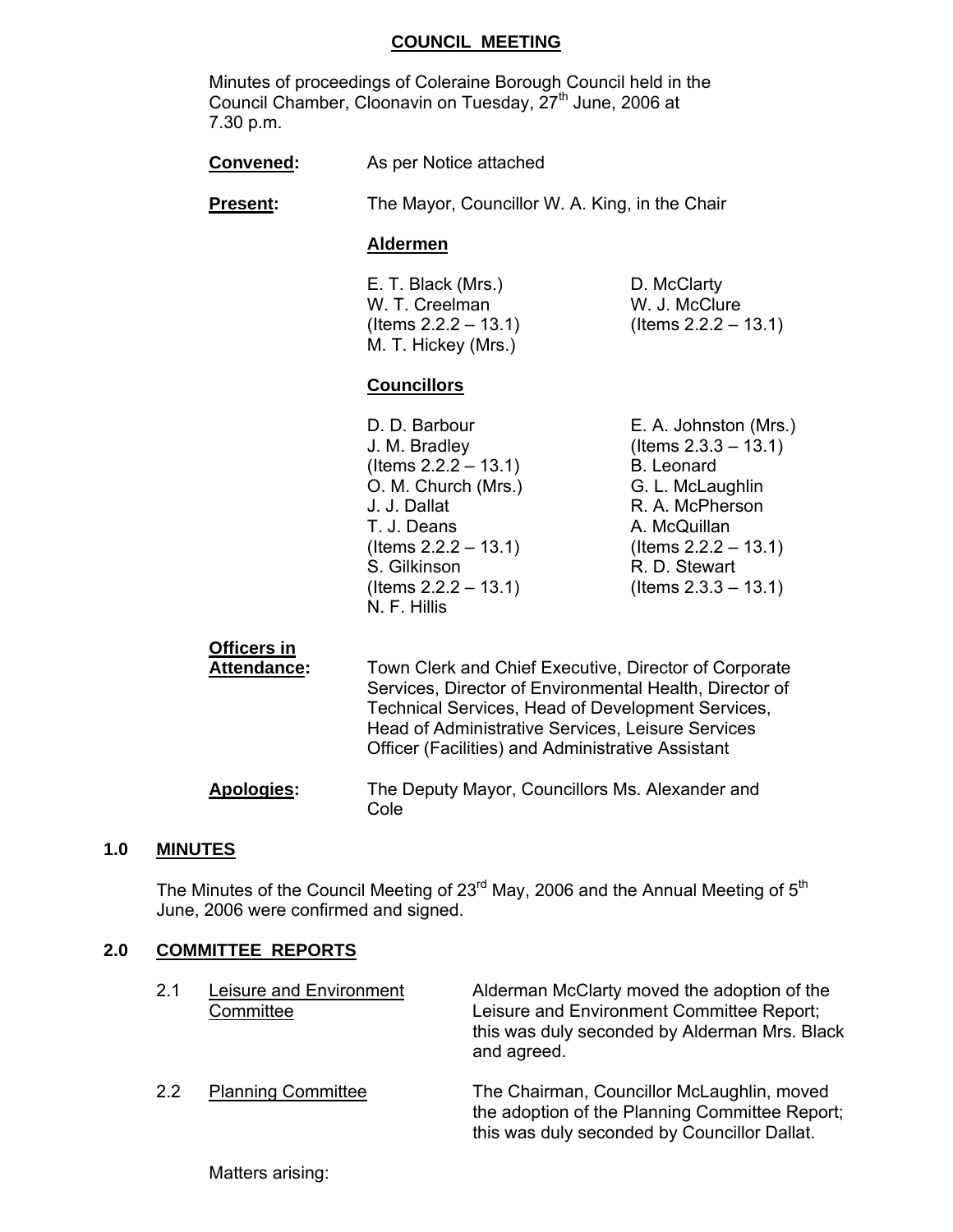| 2.2.1 Application No.          | The Town Clerk and Chief Executive reported                                                                              |
|--------------------------------|--------------------------------------------------------------------------------------------------------------------------|
| C/2005/0412/O                  | that the Planning Management Board had                                                                                   |
| <b>Residential Development</b> | agreed to meet Council.                                                                                                  |
| at 51-55 Mountsandel           |                                                                                                                          |
| Road, Coleraine                | It was noted that the Administrative Officer<br>would be contacting the Planning Working<br>Group regarding this matter. |

 2.2.2 School of Hotel, Leisure The Town Clerk and Chief Executive referred to and Tourism the correspondence from the Vice-Chancellor of the University of Ulster notifying Council of the decision taken regarding the future of the School of Hotel, Leisure and Tourism (circulated to each member).

> The decision of the Council of the University was as follows:

- That the University should withdraw from the Portrush site at the earliest possible convenience, taking into account the interests of existing students, the relocation process for staff, the impact upon the business community and the availability of appropriate resources and facilities;
- To re-locate Tourism, Travel and Consumer Studies related courses and research to the main campus at Coleraine;
- To re-locate Hospitality Management related courses and research to the Belfast (York Street) campus.

 Following discussion it was proposed by Councillor Dallat, seconded by Councillor Leonard and agreed:

> That regular meetings be arranged between Council and the University of Ulster to inform and support the development of the Coleraine campus.

The Committee Report was subsequently adopted.

2.3 Policy and Development The Vice Chairman, Councillor Bradley, moved Committee the adoption of the Policy and Development Committee; this was duly seconded by Councillor Stewart.

Matters arising:

 2.3.1 Portrush Regeneration Consideration was given to the report of the Strategy/Masterplan - Head of Development Services (circulated to Tender each member) on the tender for a multi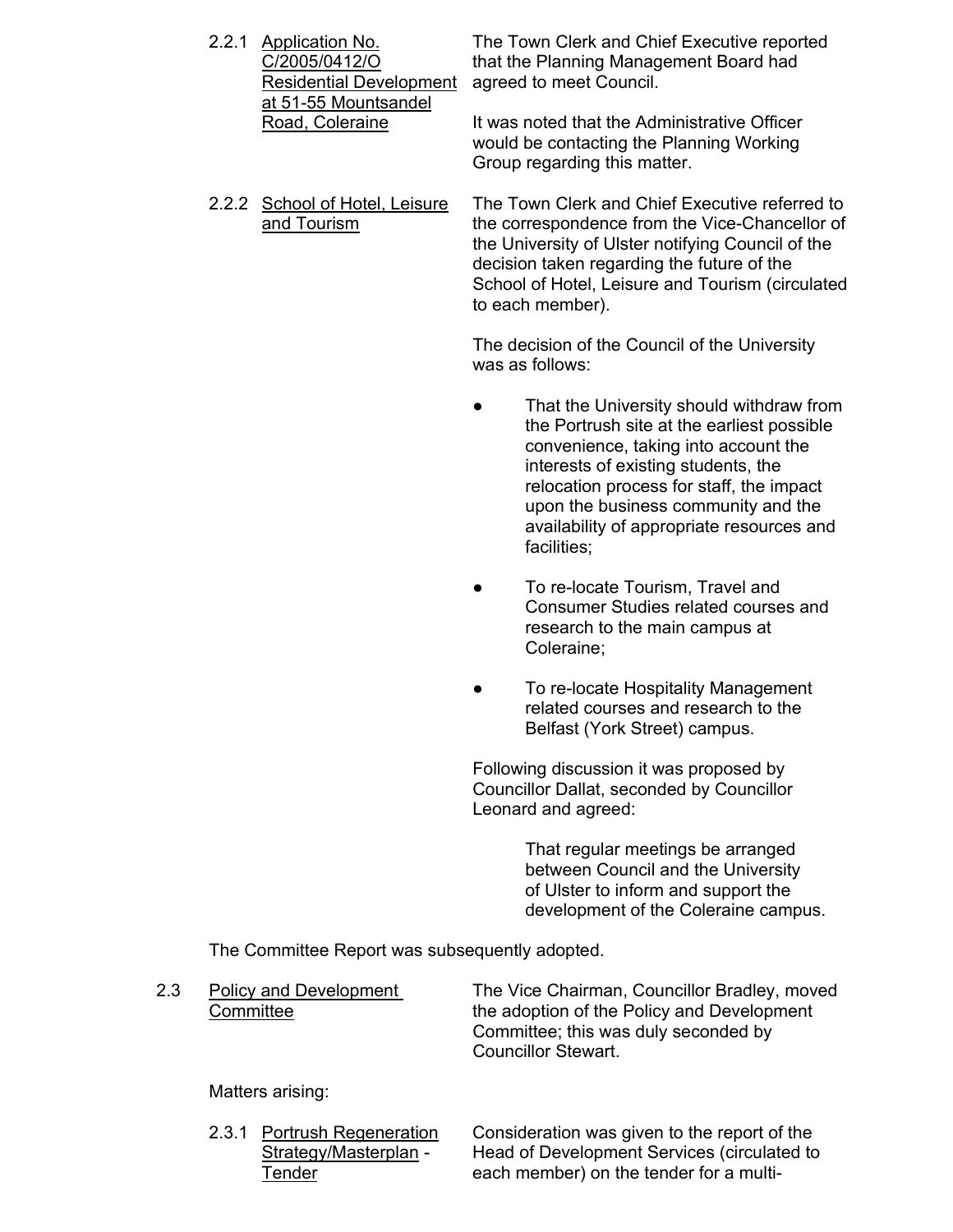disciplinary team of consultants for Portrush Regeneration Strategy/Masterplan.

 Seven tenders had been received, assessed and shortlisted to the following three companies:

|  | Atkins Ltd.       | £48,810        |
|--|-------------------|----------------|
|  | Eorgueon Mollypon | <b>CAO EOO</b> |

 ● Ferguson McIlveen £49,500 ● GVA Grimley £46,993

It was noted that all prices included expenses.

 It was agreed that GVA Grimley be commissioned to proceed with the Portrush Regeneration Strategy/Masterplan as recommended.

 2.3.2 Council Nominations Members noted the contents of the report to Internal and External detailing Council nominations to internal and Bodies external bodies.

 2.3.3 Coleraine Harbour The Town Clerk and Chief Executive advised Commission – Member members that Councillor Stewart had resigned Vacancy as a Coleraine Harbour Commissioner.

> Following discussion it was proposed by Councillor Deans, seconded by Alderman Creelman and agreed:

> > That Councillor Bradley be appointed as a Coleraine Harbour Commissioner.

 Councillor Bradley thanked members for his appointment.

The Committee Report was subsequently adopted.

#### **3.0 TENDERS**

 3.1 Grass Cutting Machinery - Consideration was given to the report of the Caravan Parks Director of Leisure Services (circulated to each member) on tenders received for Grass Cutting Machinery – Caravan Parks.

Three tenders had been received as follows:

|                                                                    | Cost                                                         | <b>Trade-In</b> | <b>Net Cost</b>    |
|--------------------------------------------------------------------|--------------------------------------------------------------|-----------------|--------------------|
| <b>Laird Grass Machinery</b>                                       | $2 \times £19,250 = £38,500$                                 | £11,300         | £27,200            |
| <b>Broderick Grass</b><br><b>Machinery</b><br>Option 1<br>Option 2 | $2 \times$ £14,995 = £29,990<br>$2 \times £18,995 = £37,990$ | N/A<br>N/A      | £29,990<br>£37,990 |

This Company did not wish to offer trade-in option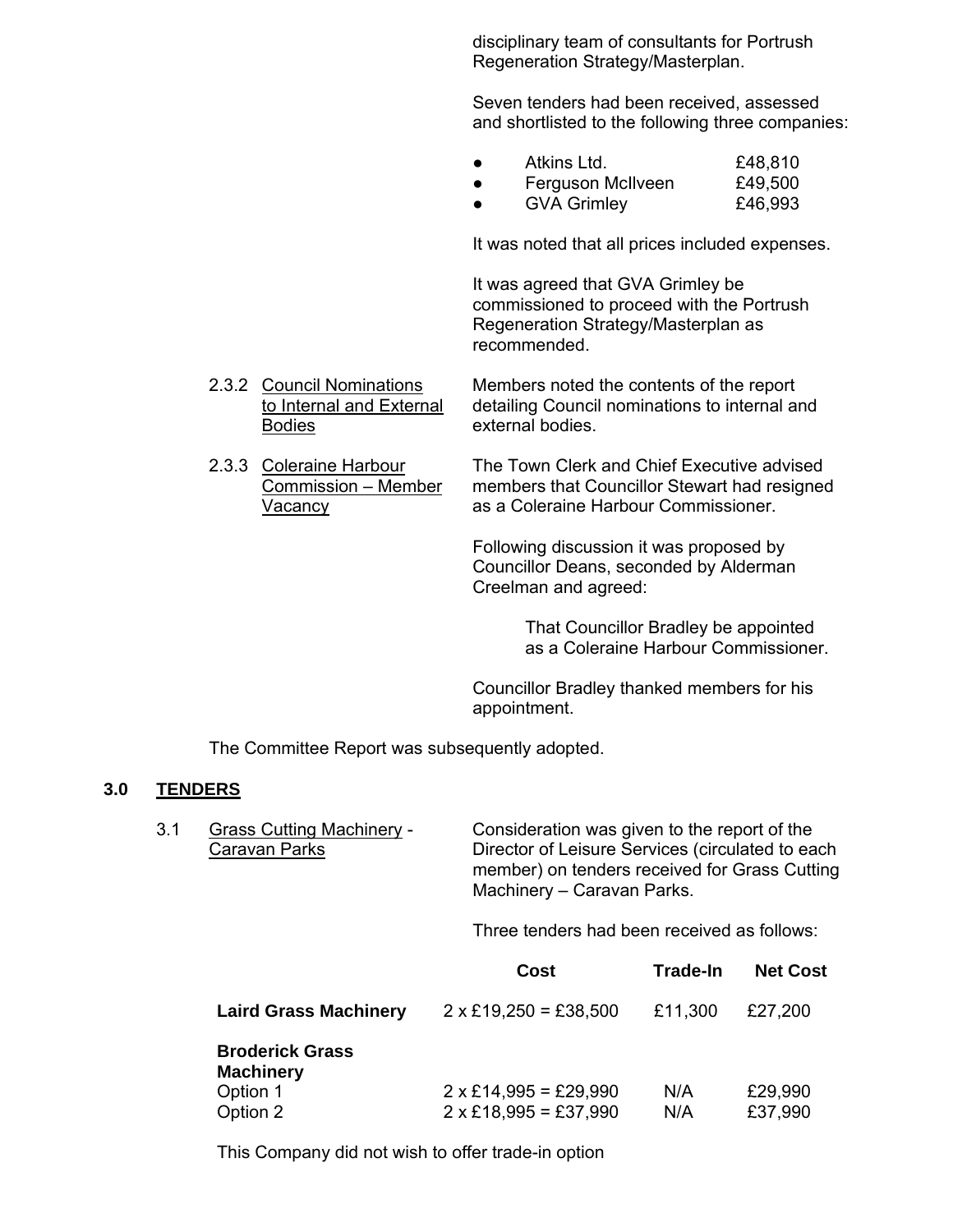| Cyril Johnston & Co. Ltd. |                              |        |         |
|---------------------------|------------------------------|--------|---------|
| Option 1                  | $2 \times £17,703 = £35,406$ | £9.622 | £25,784 |
| Option 2                  | $2 \times$ £13,468 = £26,936 | £7.082 | £19,854 |

 It was proposed by Councillor Stewart, seconded by Councillor Mrs. Church and agreed:

> That the lowest tender from Cyril Johnston & Co. Ltd. (Option 2) be accepted.

| Leisure Centre – Squash | It was noted that this matter would be     |
|-------------------------|--------------------------------------------|
| Court Conversion        | considered at the July meeting of Council. |

### **4.0 NORTH WEST REGION WASTE MANAGEMENT PLAN**

 Consideration was given to the report of the Director of Technical Services on the North West Region Waste Management Plan (previously supplied).

 The Director of Technical Services outlined the progress to date and advised members that the Plan set out the arrangements for the management of controlled waste arising within the North West Region over the period 2006 to 2020.

Following discussion it was agreed:

- That Council accept the final draft of the Plan to enable its submission to the Department by the end of June 2006;
- That approval be granted to enable the NWRWM Group to immediately commence procedures for procuring the services of suitable MBT facilities; also to co-operate with SWAMP on the procurement.

#### **5.0 NATIONAL ASSOCIATION OF COUNCILLORS (N.I.) REGION - NOMINATION OF FOURTH MEMBER**

 Read letter from the National Association of Councillors (N.I.) Region advising members that at the last Annual General Meeting of the Association it was agreed that each Council in Northern Ireland be permitted to have four members appointed to the Association.

 Councillors Hillis, McLaughlin and Stewart currently represented Council on the Association.

It was proposed by Alderman McClure and seconded by Councillor Stewart:

That Councillor Deans be appointed.

 It was proposed by Alderman Mrs. Hickey and seconded by Councillor McLaughlin:

That Councillor Ms. Alexander be appointed.

 Councillor Deans withdrew his name and Councillor Ms. Alexander was duly appointed.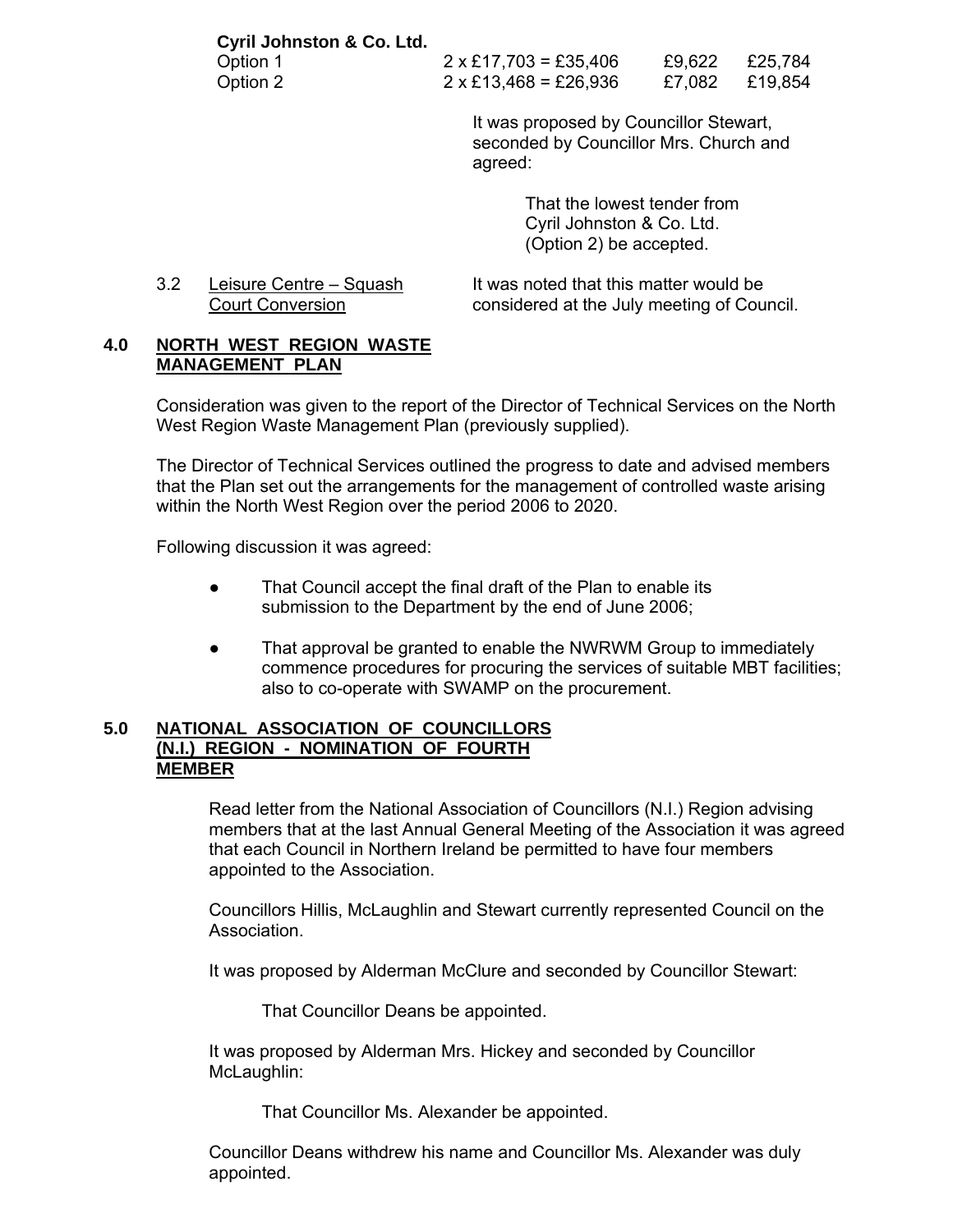## **6.0 THE PLANNING SERVICE - APPLICATION C/2005/0945 31 BALLYLINTAGH ROAD, COLERAINE**

Read letter from the Divisional Planning Officer regarding Council's request for a meeting to discuss the above application.

 The Divisional Planning Officer advised that all issues relating to this application had been fully considered and that no purpose would be served by a further meeting.

#### **7.0 THE ELECTORAL OFFICE FOR NORTHERN IRELAND**

 Read letter from Mr. Douglas Bain, Chief Electoral Officer, advising that he had taken over from Mr. Denis Stanley as Chief Electoral Officer from 1<sup>st</sup> June, 2006.

### **8.0 DEPARTMENT OF THE ENVIRONMENT - LOCAL GOVERNMENT REFORM TASKFORCE**

 Read letter from the Local Government Reform Unit advising members that the DOE website had been updated to include information relating to the work of the Local Government Reform Taskforce and can be accessed at http://www.doeni.gov.uk/lgd/localgovreform/

A copy would be circulated to each member.

## **9.0 DOCUMENTS TABLED**

- (a) Northern Ireland Housing Executive Corporate and Business Plans for 2006/2007 – 2008/2009;
- (b) Criminal Justice System for Northern Ireland Annual Report 2005/2006;
- (c) Sixth Report of the Justice Oversight Commissioner June 2006;
- (d) Promoting Mental Health and Well-Being in Later Life: A first report from the UK Inquiry;
- (e) The Electoral Office for Northern Ireland Corporate Plan 2006/2009 and Annual Plan 2006/2007;
- (f) Translink Annual Review of 05/06 and future plans.

### **10.0 MEETINGS - JULY AND AUGUST**

The Town Clerk and Chief Executive advised members that Council meetings would be held on  $25^{th}$  July and  $22^{nd}$  August, 2006.

### **11.0 COLERAINE MARINA - RENEWAL AND EXTENSION CONTRACT**

 The Leisure Services Officer (Facilities) advised that R. Robinson & Sons had reported that the contractor had encountered a problem with rock when inserting eight of the piles in Phase 2 of the above contract and required the employment of a specialist sub-contractor.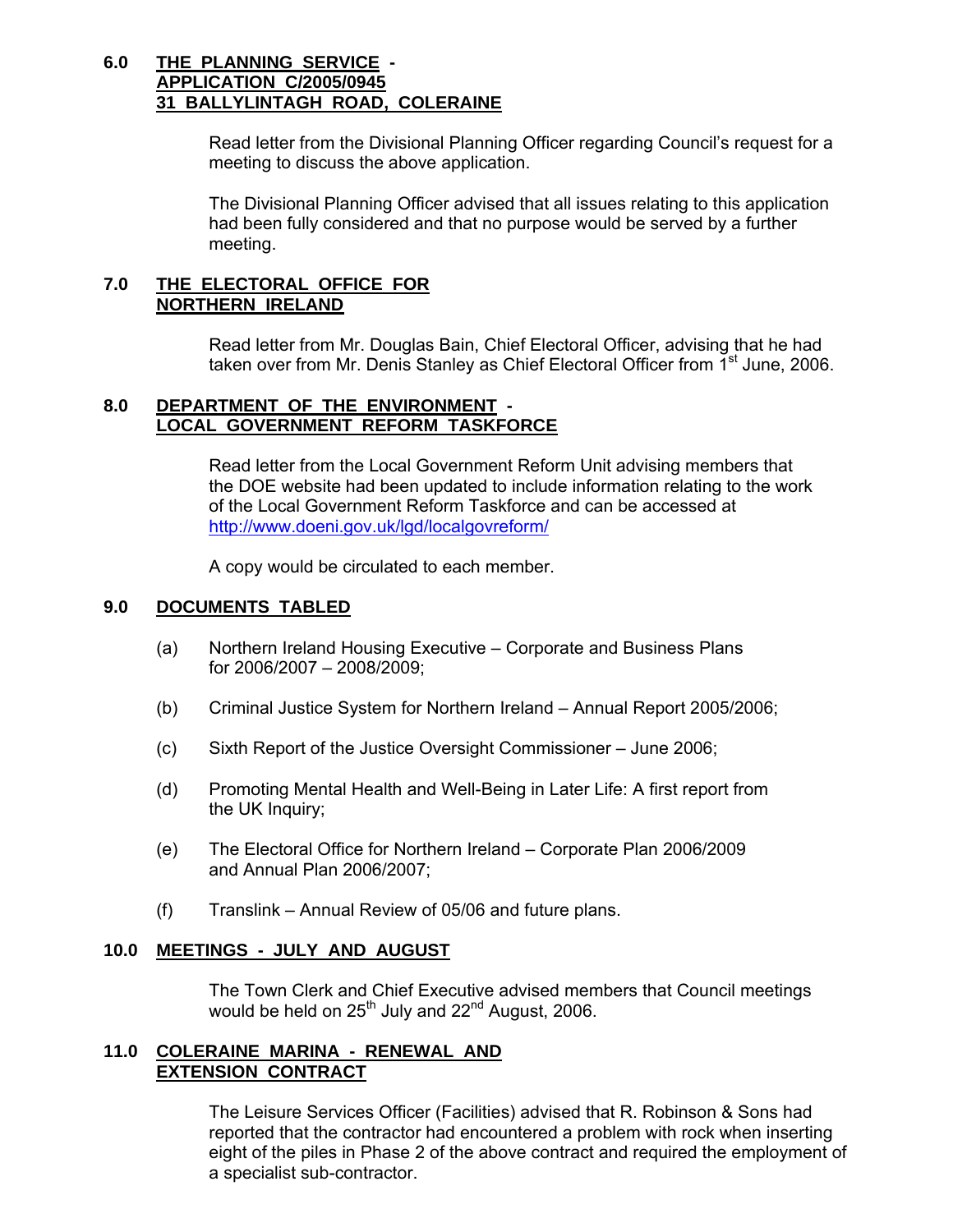R. Robinson & Sons had negotiated with Seacore Ltd. who were presently working in the area. The additional cost is estimated at £47,500 and an application had been submitted to ICBAN for grant aid on this additional expenditure.

It was agreed that Council authorise this additional work.

# **12.0 DOCUMENTS FOR SEALING**

Resolved:

That the following documents be sealed:

| <b>Transfer Document</b> | Coleraine Borough Council to Mullins Ice |
|--------------------------|------------------------------------------|
| (in triplicate)          | Cream Ltd. – Lands at Craiglea Gardens,  |
|                          | Kilrea                                   |

2. Cemetery Titles Grant of Right of Burial Deeds Register Nos. 3214 – 3220 (inclusive):

| Agherton    | $\mathbf 1$              |
|-------------|--------------------------|
| Ballywillan | $\overline{\phantom{0}}$ |
| Coleraine   | 3                        |
| Kilrea      | $\overline{1}$           |
| Portstewart | 2                        |

 Advanced Deeds – Register Nos. 0139 – 0140 (inclusive):

| Agherton    |   |
|-------------|---|
| Ballywillan | - |
| Coleraine   | - |
| Portstewart |   |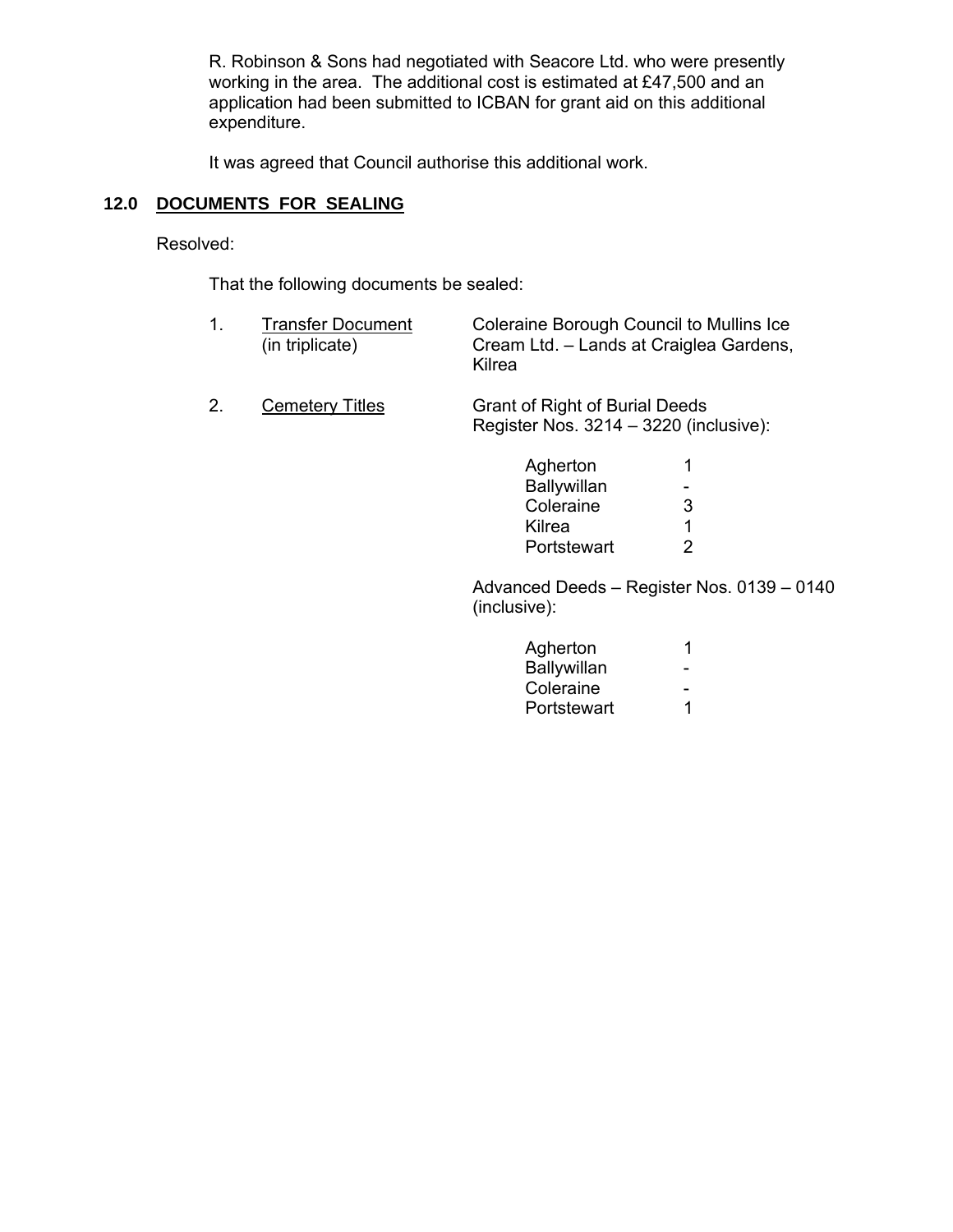### **PLANNING COMMITTEE**

# **25th July, 2006.**

|     |     | <b>Present:</b>                                               | Councillor G. L. McLaughlin, in the Chair                                                                                                            |                                          |                                                                                                                                                                                                                                                                                     |
|-----|-----|---------------------------------------------------------------|------------------------------------------------------------------------------------------------------------------------------------------------------|------------------------------------------|-------------------------------------------------------------------------------------------------------------------------------------------------------------------------------------------------------------------------------------------------------------------------------------|
|     |     |                                                               | The Mayor, Councillor W. A. King                                                                                                                     |                                          |                                                                                                                                                                                                                                                                                     |
|     |     |                                                               |                                                                                                                                                      |                                          | The Deputy Mayor, Councillor E. P. Fielding (Mrs.)                                                                                                                                                                                                                                  |
|     |     |                                                               | <b>Aldermen</b>                                                                                                                                      |                                          |                                                                                                                                                                                                                                                                                     |
|     |     |                                                               | E. T. Black (Mrs.)<br>W. T. Creelman                                                                                                                 |                                          | M. T. Hickey (Mrs.)                                                                                                                                                                                                                                                                 |
|     |     |                                                               | <b>Councillors</b>                                                                                                                                   |                                          |                                                                                                                                                                                                                                                                                     |
|     |     |                                                               | C. S. Alexander (Ms.) T. J. Deans<br>D. D. Barbour<br>J. M. Bradley<br>A. S. Cole<br>J. J. Dallat                                                    |                                          | S. Gilkinson<br>N. F. Hillis<br>O. M. Church (Mrs.) E. A. Johnston (Mrs.)<br>R. A. McPherson<br>A. McQuillan                                                                                                                                                                        |
|     |     | <u>Also in</u><br>Attendance:                                 | Representatives from the Planning Service -<br>Mr. P. Duffy and Mr. G. Walker                                                                        |                                          |                                                                                                                                                                                                                                                                                     |
|     |     | <b>Officers in</b><br><b>Attendance:</b>                      | Town Clerk and Chief Executive, Principal<br>Environmental Health Officer (Items 1.0 - 5.29),<br>Administrative Officer and Administrative Assistant |                                          |                                                                                                                                                                                                                                                                                     |
|     |     | Apologies:                                                    |                                                                                                                                                      | Alderman McClarty and Councillor Leonard |                                                                                                                                                                                                                                                                                     |
| 1.0 |     | <b>CONDOLENCES</b>                                            |                                                                                                                                                      |                                          |                                                                                                                                                                                                                                                                                     |
|     | 1.1 | Death of Jim Watt, former Mayor<br>and Councillor             |                                                                                                                                                      |                                          | The Mayor and members paid tribute<br>to the late Jim Watt, a former Councillor<br>and Mayor, and extended condolences<br>to his wife and family members. The<br>Town Clerk and Chief Executive also<br>extended sympathy to the family on<br>behalf of Council officers and staff. |
|     | 1.2 | Accident at Whiterocks Beach -<br>17 <sup>th</sup> July, 2006 |                                                                                                                                                      |                                          | The Mayor extended sympathy to the<br>family of Serge Etoke, who drowned<br>at Whiterocks beach on 17 <sup>th</sup> July, 2006.                                                                                                                                                     |
|     | 1.3 | Death of Alderman McClure's<br>Sister-in-law                  |                                                                                                                                                      |                                          | The Mayor and members extended<br>condolences to Alderman McClure on the<br>recent death of his sister-in-law.                                                                                                                                                                      |

## **2.0 ILLNESS - MR. J. CURRY**

Members noted that Mr. Jim Curry was currently in hospital and asked that their good wishes be conveyed to him for a full recovery.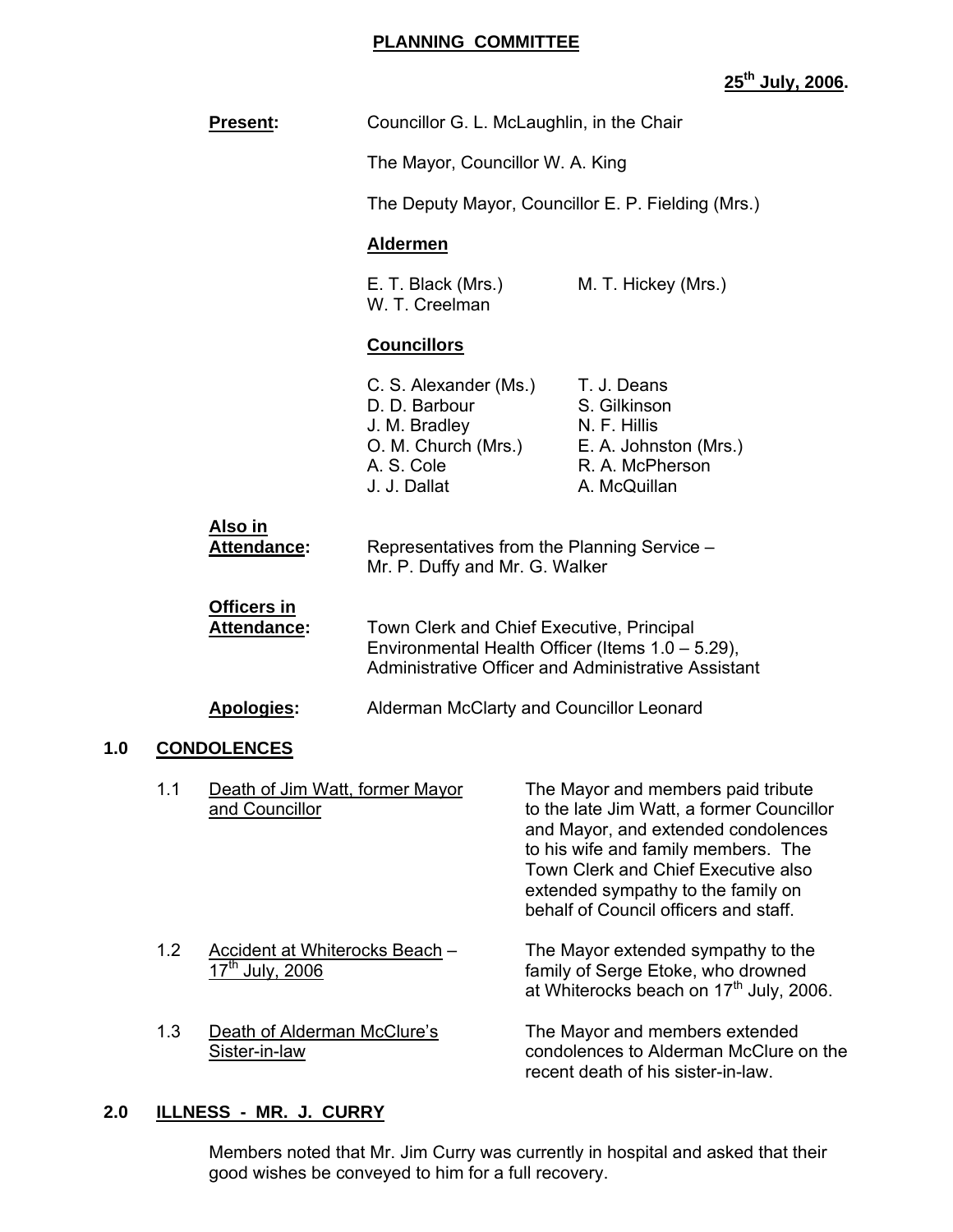# **3.0 PLANNING APPLICATIONS**

A list of one hundred and fifty nine applications was considered (previously supplied).

# **Applications Deferred from Previous Meeting**

- 3.1 Application No. D1 C/2004/1171/F Proposed residential development to provide 6 no. townhouses in lieu existing approval for 21 no. 2 bedroom apartments within Sheltered Housing Accommodation as Approved under application ref. C/2000/0830 at former Beach Hotel site, Beach Road, Portballintrae for The Kennedy Group
- 3.2 Application No. D2 C/2004/1314/F Proposed one and a half storey dwelling and demolition of existing structure at 2 Movenis Road, Garvagh for Mr. W. Crawford
- 3.3 Application No. D3 C/2004/1376/F 6 units on Ramore Avenue, 2 units on Lansdowne Lane, with associated parking at ground floor level at 2 Ramore Avenue and 11 Lansdowne Lane, Portrush for Orianna Investments Ltd.
- 3.4 Application No. D4 C/2005/0152/O Site for dwelling and garage at 200m North East of 19 Hillhead Road, Kilrea for Mr. & Mrs. D. McMullan

The opinion of the Planning Service was to approve.

It was agreed that the application be approved.

The opinion of the Planning Service was to approve.

It was agreed that the application be approved.

The opinion of the Planning Service was to approve.

It was reported that the scale of the development had been reduced.

It was agreed that the application be approved.

The opinion of the Planning Service was to refuse.

It was proposed by Councillor Ms. Alexander, seconded by Councillor Dallat and agreed:

> That the application be approved.

The opinion of the Planning Service was to approve.

It was agreed that the application be approved.

The opinion of the Planning Service was to refuse.

3.5 Application No. D5 C/2005/0177/O Site for dwelling and garage at land adjacent to 14 Lisboy Lane, Drumcroone Road, Garvagh for J. Patterson

3.6 Application No. D6 C/2005/0402/O Site for dwelling and garage at 330m West of junction of Lisachrin and

It was proposed by Councillor Mrs.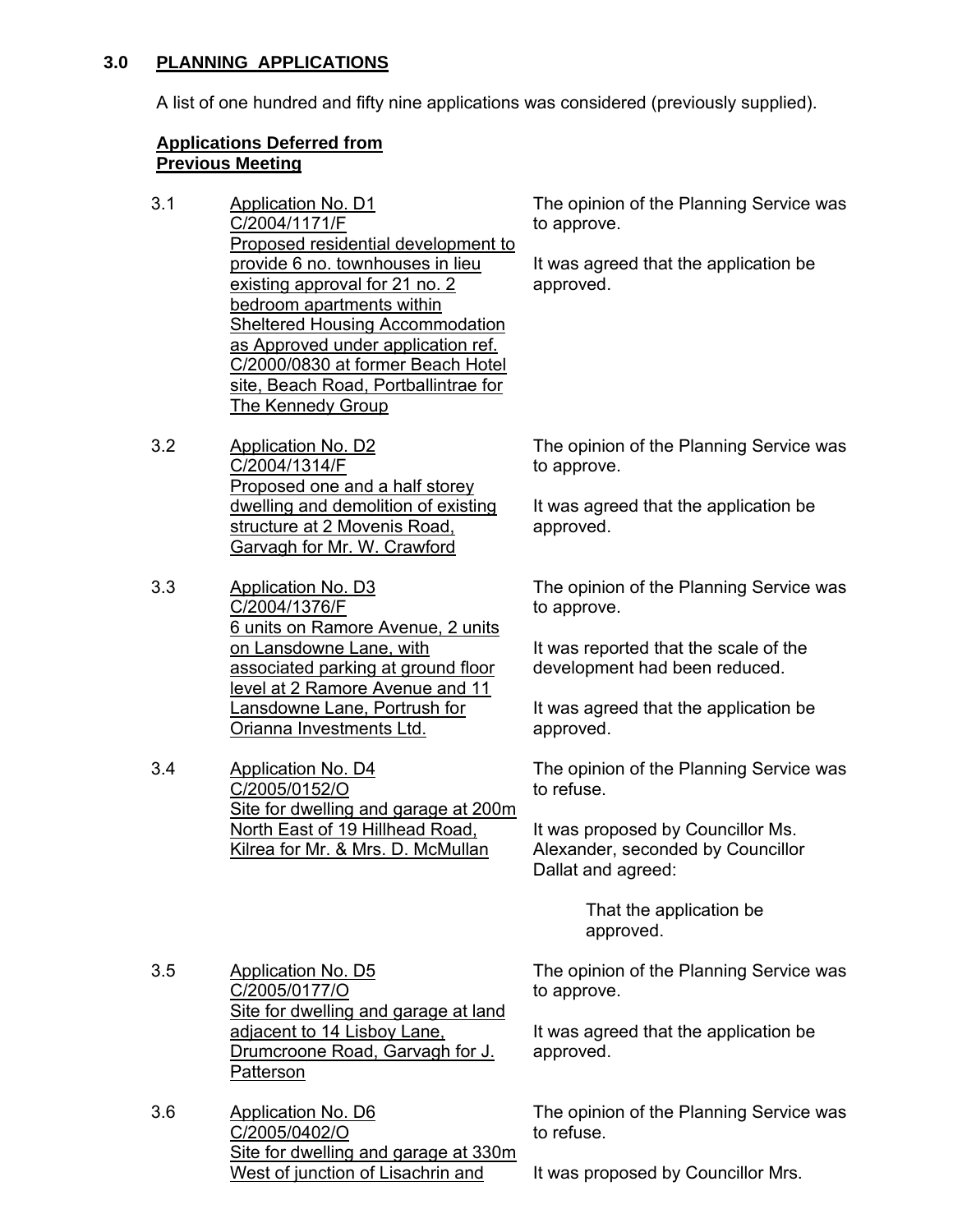Ballymenagh Road, Garvagh for Mr. **Fullerton** 

Church, seconded by Councillor King and agreed:

> That the application be approved.

3.7 Application No. D7 C/2005/0890/F 2 No. dwellings at 10 Strand Crescent, Portstewart for AJM **Properties** 

3.8 Application No. D8 C/2005/0974/O Site for dwelling house at lands adjacent to 91 Cashel Road, Coleraine for Mr. Turvey

The opinion of the Planning Service was to approve.

It was reported that amended drawings for this application had been received.

It was agreed that the application be approved.

The opinion of the Planning Service was to refuse.

It was proposed by Councillor Dallat, seconded by Alderman Mrs. Hickey and agreed:

> That the application be approved.

The opinion of the Planning Service was to approve.

It was agreed that the application be approved.

This application was withdrawn from the schedule to allow consideration of new information by Planning Service.

Noted.

The opinion of the Planning Service was to approve.

It was agreed that the application be approved.

The opinion of the Planning Service was to refuse.

It was proposed by Councillor Mrs. Church, seconded by Alderman Mrs. Hickey and agreed:

> That the application be approved.

3.13 Application No. D13 The opinion of the Planning Service was

- 3.9 Application No. D9 C/2005/1003/O Site for proposed dwelling approximately 60m North West of no. 35 Shanlongford Road, Coleraine for Mr. D. O'Kane
- 3.10 Application No. D10 C/2005/1008/O Off-site replacement dwelling at land at 7 Islandbraddagh Lane and North West of 24 Leeke Road, Bushmills for Mr. & Mrs. Twaddle

3.11 Application No. D11 C/2005/1011/O Proposed dwelling and garage 140m South West of 10 Magheramore Road, Garvagh for Mr. Linton

3.12 Application No. D12 C/2005/1017/O Proposed dwelling and garage 100m South East of 10 Magheramore Road, Garvagh for Mr. Linton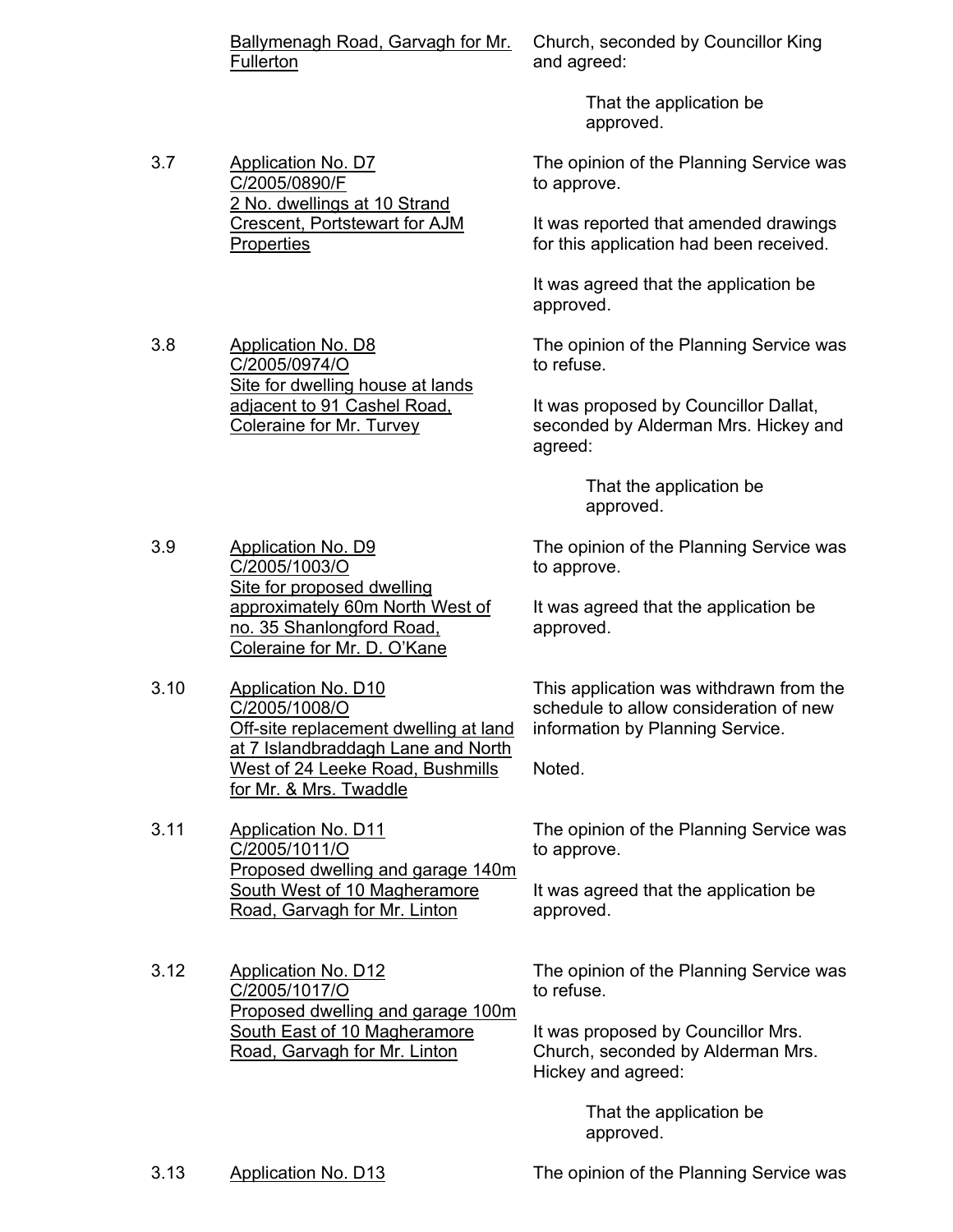C/2005/1022/F New one and a half storey dwelling with double garage at lands adjacent to 44 Ballyrogan Road, Garvagh for Mr. O'Kane

Single dwelling and garage at land North West of no. 35 Temple Road,

3.14 Application No. D14 C/2005/1034/O Proposed new dwelling at land adjacent to 14 Sunset Ridge, Portstewart for Mr. Davies

3.15 Application No. D15 C/2005/1058/O

to approve.

It was agreed that the application be approved.

The opinion of the Planning Service was to refuse.

It was reported that amended drawings had been received.

It was agreed that the application be refused.

The opinion of the Planning Service was to refuse.

It was proposed by Councillor Dallat, seconded by Alderman Mrs. Hickey and agreed:

> That the application be approved.

3.16 Application No. D16 C/2005/1144/O Proposed site for dwelling and garage at Gortfad Road, Garvagh for It was proposed by Councillor Mrs. Mrs. M. Armstrong

Garvagh for Mr. McIlvar

The opinion of the Planning Service was to refuse.

Church, seconded by Councillor McQuillan and agreed:

> That the application be approved.

The opinion of the Planning Service was to refuse.

It was proposed by Councillor Dallat, seconded by Alderman Mrs. Hickey and agreed:

> That the application be approved.

The opinion of the Planning Service was to refuse.

It was proposed by Councillor Dallat, seconded by Alderman Mrs. Hickey and agreed:

> That the application be approved.

The opinion of the Planning Service was to approve.

3.17 Application No. D17 C/2005/1184/O Dwelling and garage opposite 45 Tirkeeran Road, accessing onto Culbane Lane, Garvagh for Mr. O'Kane

3.18 Application No. D18 C/2005/1226/O Proposed site for dwelling approximately 125m South of no. 21 Liscall Road, Garvagh for Mr. S. **Gillan** 

3.19 Application No. D19 C/2005/1227/O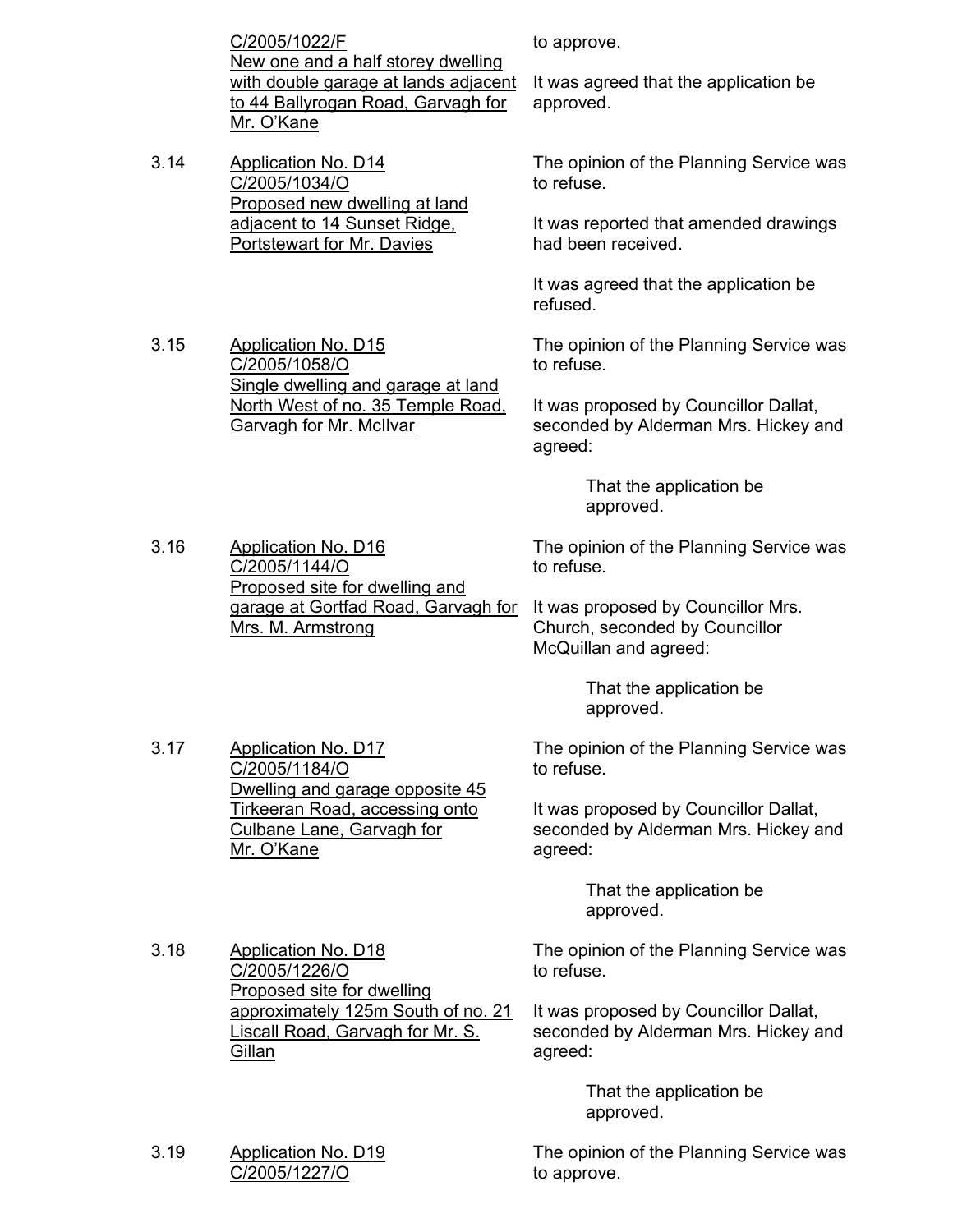Proposed site for dwelling approximately 130m South of no. 50 Liscall Road, Garvagh for Mr. S. **Gillan** 

- 3.20 Application No. D20 C/2005/1228/F Erection of storage units at 14 Portstewart Road, Coleraine for Mr. Alauijeh
- 3.21 Application No. D21 C/2005/1279/O Site for dwelling and garage 140m South West of 57 Mullaghinch Road, Aghadowey, Coleraine for Mr. Leeke
- 3.22 Application No. D22 C/2005/1320/F Proposed enhancement to existing access onto Tamneyrankin Road to include alterations to existing DRD Roads Service verge adjacent to No. 18 Tamneyrankin Road, Swatragh for Mr. G. McPeake
- 3.23 Application No. D23 C/2005/1343/F Demolition of existing house and rebuild to provide 3 apartments at 19 Circular Road, Coleraine for Mr. R. Dorrans
- 3.24 Application No. D24 C/2005/1368/O Proposed one and a half or two storey detached dwelling adjacent to 68 Creamery Road, Coleraine for Mr. Greene
- 3.25 Application No. D25 C/2005/1377/O Proposed bungalow and garage between 25 and 27 Tirkeeran Road, Garvagh for Mr. D. Henry

Application No. D26 C/2005/1378/O Proposed bungalow and garage adjacent to 25 Tirkeeran Road, Garvagh for Mr. D. Henry

3.26 Application No. D27 C/2005/1433/F Rear extension to existing dwelling at no. 24 Ballyhome Road, Portrush It was agreed that the application be approved.

The opinion of the Planning Service was to approve.

It was agreed that the application be approved.

The opinion of the Planning Service was to approve.

It was agreed that the application be approved.

The opinion of the Planning Service was to refuse.

It was proposed by Councillor Dallat, seconded by Alderman Mrs. Hickey and agreed:

> That the application be approved.

The opinion of the Planning Service was to approve.

It was agreed that the application be approved.

This application was withdrawn from the schedule to facilitate an office meeting.

Noted.

The opinion of the Planning Service was to refuse both applications.

It was proposed by Councillor Dallat, seconded by Alderman Mrs. Hickey and agreed:

> That both applications be approved.

The opinion of the Planning Service was to approve.

It was agreed that the application be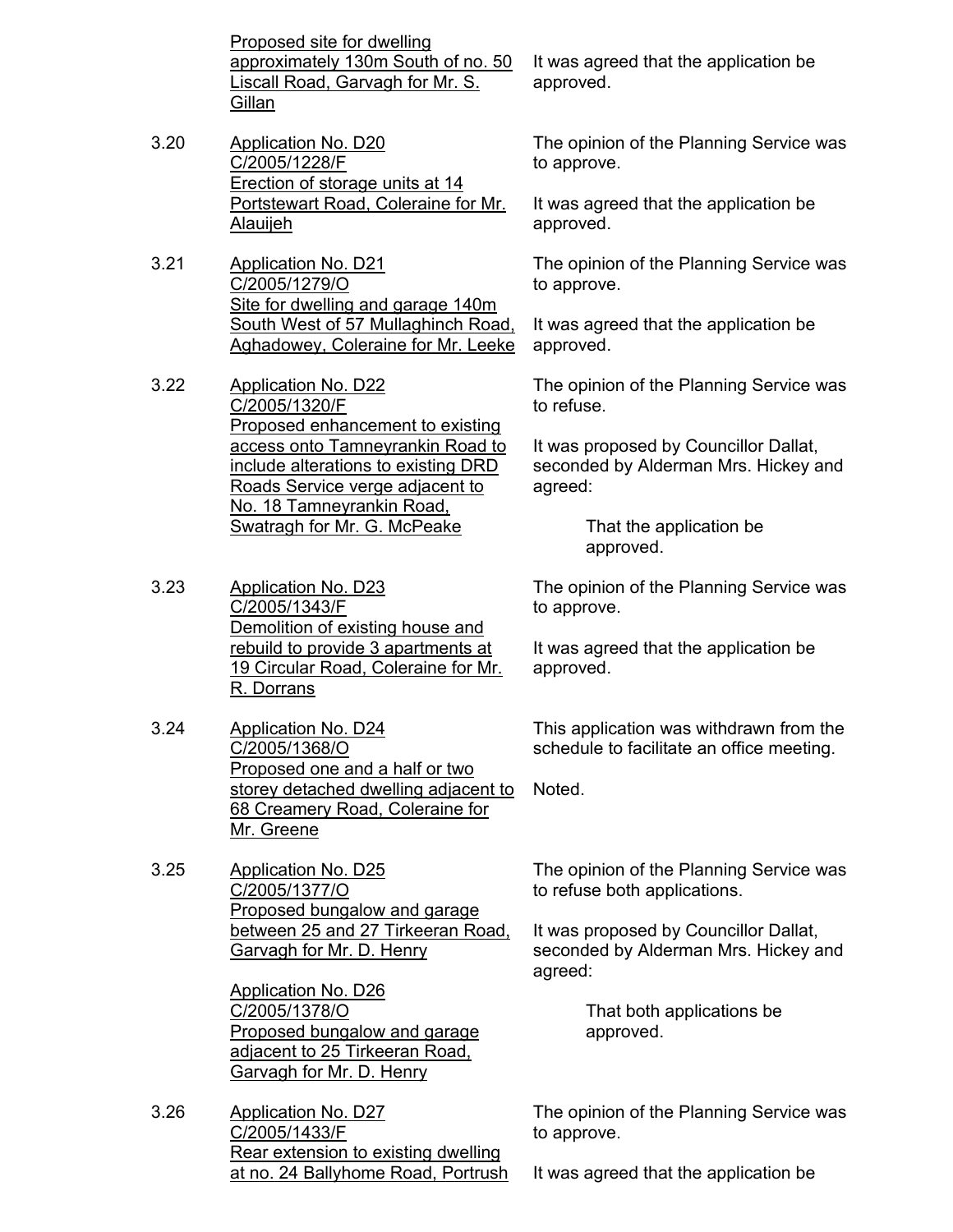for Mr. Simpson approved.

3.27 Application No. D28 C/2006/0045/O Site for dwelling and garage approximately 260m North East of 28 Coolnasillagh Road, Garvagh for Mr. D. McMullan

3.28 Application No. D29 C/2006/0082/F One and a half storey dwelling house with attached garage opposite 32 Tirkeeran Road, Garvagh for Mr. and Mrs. Boylan

The opinion of the Planning Service was to refuse.

It was proposed by Councillor Dallat, seconded by Alderman Mrs. Hickey and agreed:

> That the application be approved.

The opinion of the Planning Service was to refuse.

It was proposed by Councillor Dallat, seconded by Alderman Mrs. Hickey and agreed:

> That the application be approved.

# **NEW APPLICATIONS**

3.30 Application No. 2

C/2005/0843/O

Proposed residential development including assorted car parking and landscaping at No. 58, 60 and 62 Portstewart Road, Coleraine for

Bannside Developments

3.29 Application No. 1 C/2005/0263/F Retrospective approval for vehicle premises at land at 54A Gateside Road, Coleraine for Mr. G. Millar

The opinion of the Planning Service was to refuse.

It was proposed by Councillor Bradley, seconded by Councillor McPherson and agreed:

> That the application be deferred for one month to facilitate an office meeting on the grounds that all material planning considerations had not been assessed.

The opinion of the Planning Service was to approve.

It was proposed by Councillor Ms. Alexander, seconded by Alderman Mrs. Hickey and agreed:

> That the application be deferred for one month to facilitate an office meeting on the grounds that all material planning considerations had not been assessed.

3.31 Application No. 4 C/2005/0954/F Residential development of 20 The opinion of the Planning Service was to refuse.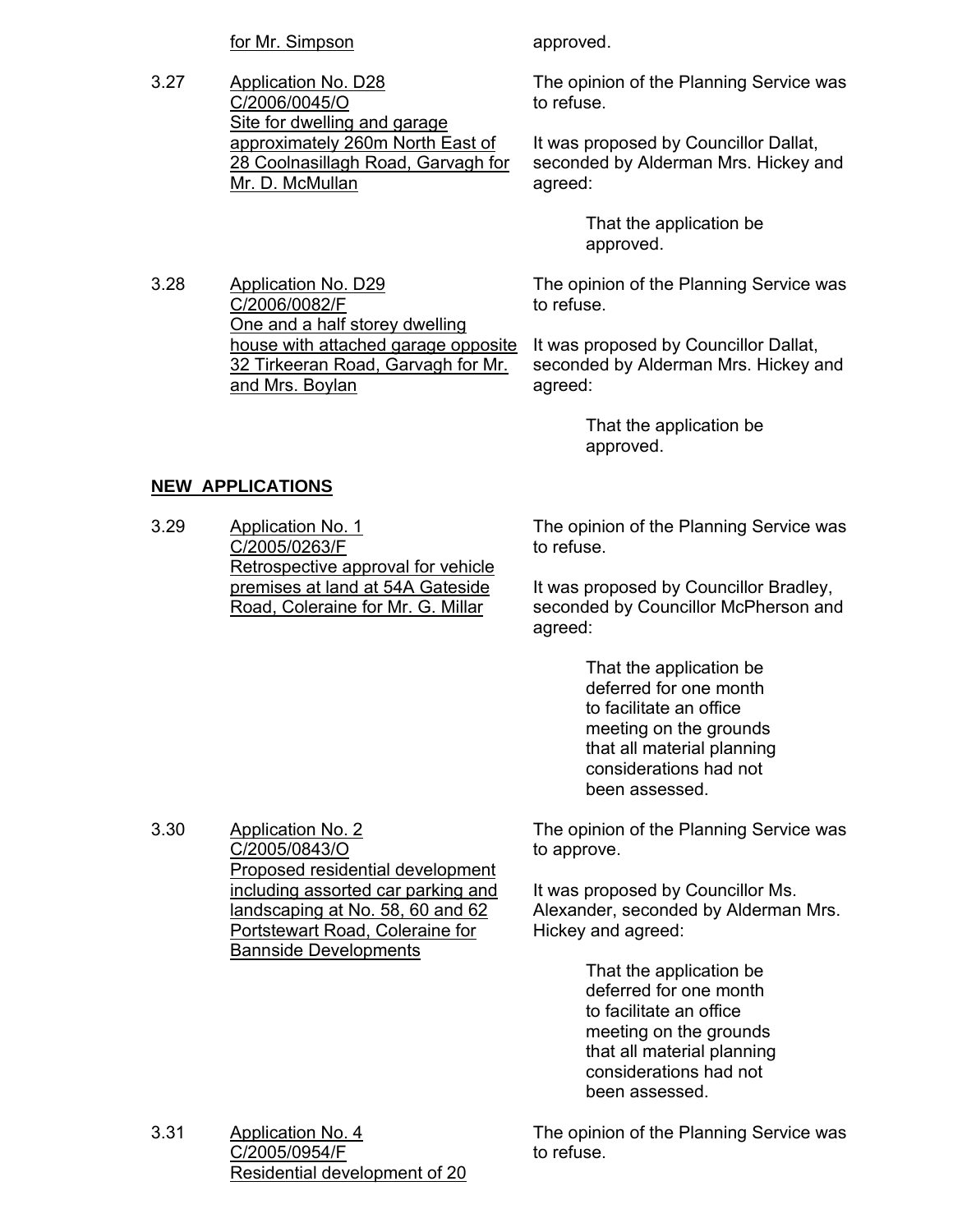|      | apartments with retail at ground floor<br>at 22, 24 and 26 Abbey Street,<br><b>Coleraine for Mr. McKreag</b>                                           | It was proposed by Councillor Deans,<br>seconded by Councillor McQuillan and<br>agreed:                                                                                          |  |
|------|--------------------------------------------------------------------------------------------------------------------------------------------------------|----------------------------------------------------------------------------------------------------------------------------------------------------------------------------------|--|
|      |                                                                                                                                                        | That the application be<br>deferred for one month<br>to facilitate an office<br>meeting on the grounds<br>that all material planning<br>considerations had not<br>been assessed. |  |
| 3.32 | <b>Application No. 5</b><br>C/2005/0965/F<br>One and a half storey residential                                                                         | The opinion of the Planning Service was<br>to refuse.                                                                                                                            |  |
|      | dwelling with vehicular access off<br>West Park off Coleraine Road/West<br>Park, Portstewart (North East of No.<br>2 Enterprise Avenue) for Shellfield | It was proposed by Councillor Mrs.<br>Johnston, seconded by Alderman Mrs.<br>Black and agreed:                                                                                   |  |
|      | <b>Builders</b>                                                                                                                                        | That the application be<br>deferred for one month<br>to facilitate an office<br>meeting on the grounds<br>that all material planning<br>considerations had not<br>been assessed. |  |
| 3.33 | Application No. 6<br>C/2005/1025/O<br>Proposed new dwelling with                                                                                       | The opinion of the Planning Service was<br>to refuse.                                                                                                                            |  |
|      | detached garage at 50m North East<br>of 13 Lisnamuck Road, Aghadowey,<br>Coleraine for Mr. & Mrs. A. Hunter                                            | It was proposed by Councillor Mrs.<br>Church, seconded by Councillor Dallat<br>and agreed:                                                                                       |  |
|      |                                                                                                                                                        | That the application be<br>deferred for one month<br>to facilitate an office<br>meeting on the grounds<br>that all material planning<br>considerations had not<br>been assessed. |  |
| 3.34 | <b>Application No. 12</b><br>C/2005/1156/O                                                                                                             | The opinion of the Planning Service was<br>to refuse.                                                                                                                            |  |
|      | Site for dwelling 80m North West of<br><b>Hillside Road, Garvagh for A. Curran</b>                                                                     | It was proposed by Councillor Mrs.<br>Johnston, seconded by Councillor Dallat<br>and agreed:                                                                                     |  |
|      |                                                                                                                                                        | That the application be<br>deferred for one month<br>to facilitate an office<br>meeting on the grounds<br>that all material planning<br>considerations had not<br>been assessed. |  |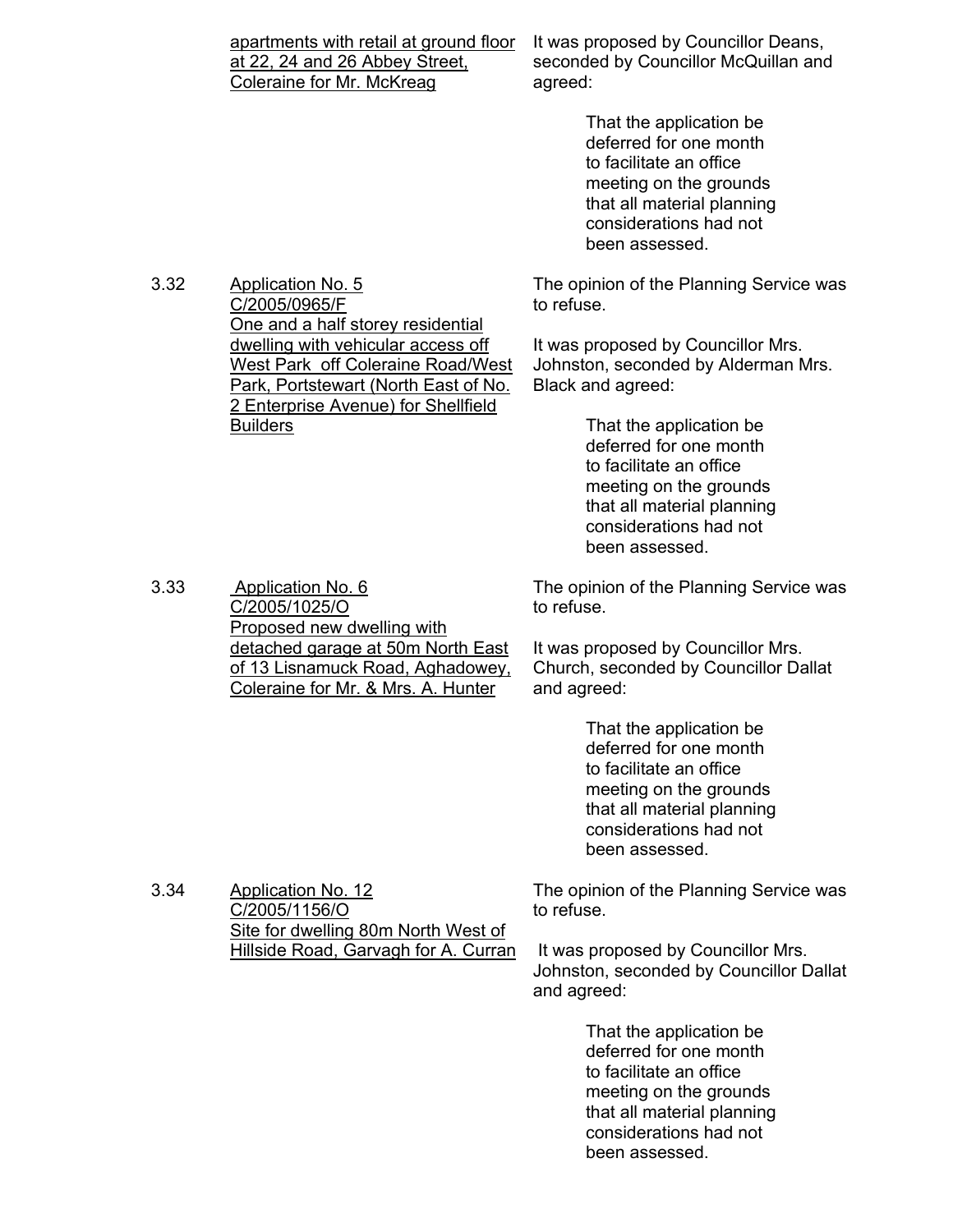3.35 Application No. 15 C/2005/1169/F Proposed 3 No. apartments at 36 Causeway Street, Portrush for Mr. Mullan

3.36 Application No. 23

C/2005/1258/F

Application No. 16 C/2005/1170/F 3 storey detached town house at 16 Victoria Street, Portrush for Mr. C. Mullan

Revised entrance to new dwelling at 120m West of 11 Laragh Road, Swatragh for Mr. J. O'Kane

The opinion of the Planning Service was to refuse both applications.

It was proposed by Alderman Mrs. Hickey, seconded by Councillor Dallat and agreed:

> That both applications be deferred for one month to facilitate an office meeting on the grounds that all material planning considerations had not been assessed.

The opinion of the Planning Service was to refuse.

It was proposed by Councillor Dallat, seconded by Alderman Mrs. Hickey and agreed:

> That the application be deferred for one month to facilitate an office meeting on the grounds that all material planning considerations had not been assessed.

The opinion of the Planning Service was to refuse.

It was proposed by Councillor McPherson, seconded by Councillor Mrs. Johnston and agreed:

> That the application be deferred for one month to facilitate an office meeting on the grounds that all material planning considerations had not been assessed.

The opinion of the Planning Service was to refuse.

It was proposed by Councillor Mrs. Church, seconded by Councillor Dallat and agreed:

> That the application be deferred for one month to facilitate an office meeting on the grounds that all material planning

3.37 Application No. 26 C/2005/1317/O Erection of 2 storey dwelling at land between 2 and 20 Loughan Road, Fishloughan, Coleraine for Mr. D. Pollock

3.38 Application No. 27 C/2005/1334/O Site for dwelling and garage at 90m South of 149 Carrowreagh Road, Garvagh for Mr. Hazlett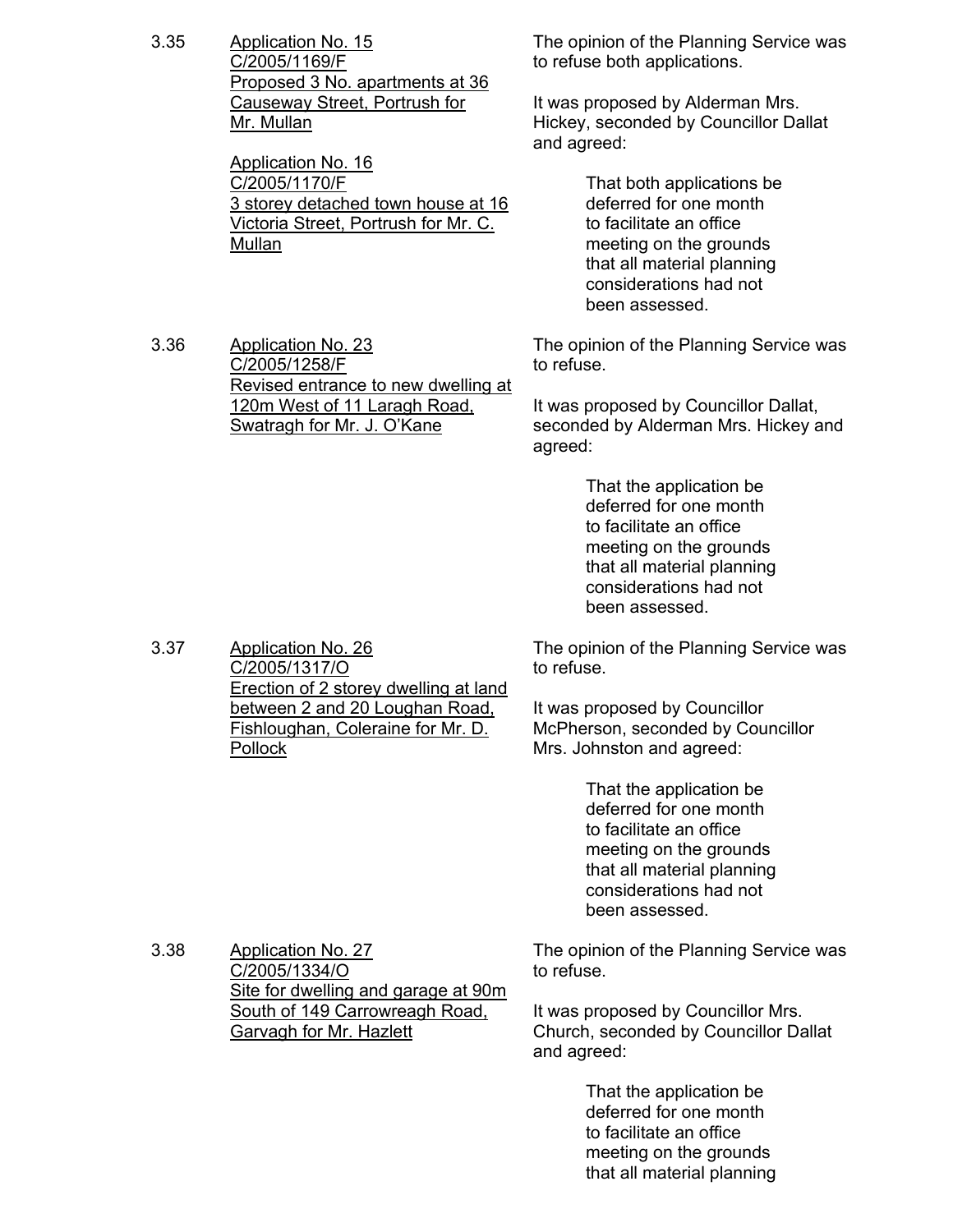considerations had not been assessed.

3.39 Application No. 28 C/2005/1344/F Proposed enclosure of existing children's entertainment centre and refurbishment of existing facility at Kiddieland, Castle Erin Road, Portrush for Kiddieland

The opinion of the Planning Service was to refuse.

It was proposed by Councillor Deans, seconded by the Deputy Mayor and agreed:

> That the application be deferred for one month to facilitate an office meeting on the grounds that all material planning considerations had not been assessed.

The opinion of the Planning Service was to refuse.

It was proposed by Councillor Dallat, seconded by Alderman Mrs. Hickey and agreed:

> That the application be deferred for one month to facilitate an office meeting on the grounds that all material planning considerations had not been assessed.

The opinion of the Planning Service was to refuse.

It was proposed by Councillor Dallat, seconded by Councillor Ms. Alexander and agreed:

> That the application be deferred for one month to facilitate an office meeting on the grounds that all material planning considerations had not been assessed.

The opinion of the Planning Service was to refuse.

It was proposed by the Mayor, seconded by Councillor MrPherson and agreed:

> That the application be deferred for one month

3.40 Application No. 30 C/2005/1362/F Proposed one and a half storey dwelling and garage at site 3 approximately 160m North of 12 Crevolea Road, Blackhill, Coleraine for Mr. McMullan

3.41 Application No. 34 C/2005/1426/O Site for replacement dwelling relocation of exisitng dwelling 60m North West of 35 Moneygran Road, Kilrea for Mr. Gillen

3.42 Application No. 39 C/2006//0011/F A shed for the internal storage of construction machinery, equipment and material at lands attached to 37 Killeague Road, Macosquin, Coleraine for Kenny McIntyre Building Contractor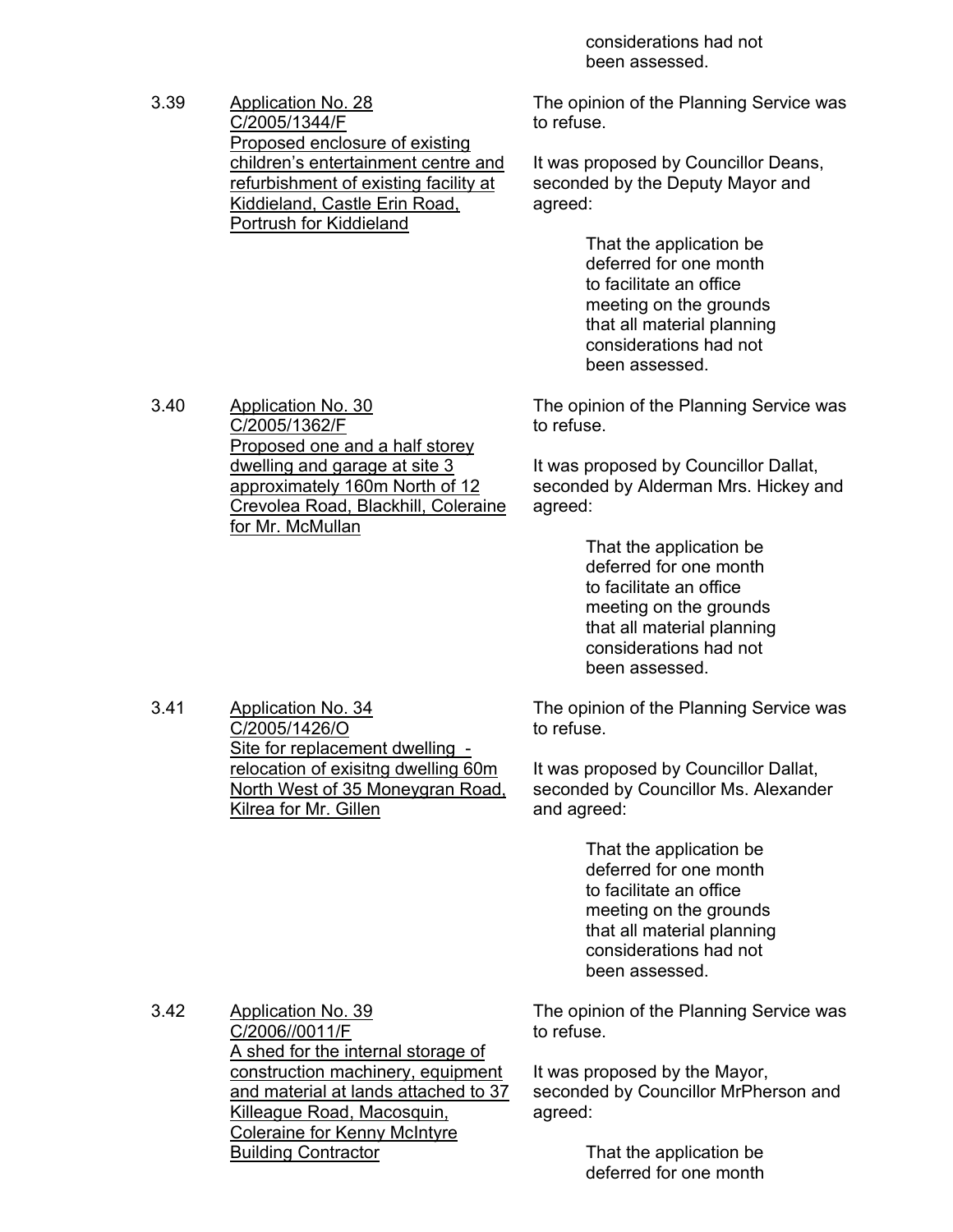to facilitate an office meeting on the grounds that all material planning considerations had not been assessed.

3.43 Application No. 49 C/2006/0118/O One and a half or two storey dwelling and detached garage at site 40m South of 16 Crevolea Road, Blackhill, Coleraine for Mr. Pollock Smyth

> Application No. 50 C/2006/0119/O One and a half or two storey dwelling and detached garage at site 70m South of 16 Crevolea Road, Blackhill, Coleraine for Mr. Pollock Smyth

3.44 Application No. 56 C/2006/0143/F Extensions and improvements to dwelling at 46 Ballyhome Road, Coleraine for Ms. Grundle

C/2006/0197/F

& Mrs. A. Malcolmson

Alteration and extension to existing tea room and dwelling and erection of replacement double garage at 84 Ballyreagh Road, Portstewart for Mr. The opinion of the Planning Service was to refuse both applications.

It was proposed by Councillor Mrs. Church, seconded by the Mayor and agreed:

> That both applications be deferred for one month to facilitate an office meeting on the grounds that all material planning considerations had not been assessed.

The opinion of the Planning Service was to refuse.

It was proposed by Councillor McPherson, seconded by Alderman Creelman and agreed:

> That the application be deferred for one month to facilitate an office meeting on the grounds that all material planning considerations had not been assessed.

The opinion of the Planning Service was to refuse.

It was proposed by Alderman Mrs. Hickey, seconded by Councillor Hillis and agreed:

> That the application be deferred for one month to facilitate an office meeting on the grounds that all material planning considerations had not been assessed and that a representative from Roads Service attend the meeting.

3.46 Application No. 64 C/2006/0216/F Proposed dwelling and detached The opinion of the Planning Service was to refuse both applications.

3.45 Application No. 63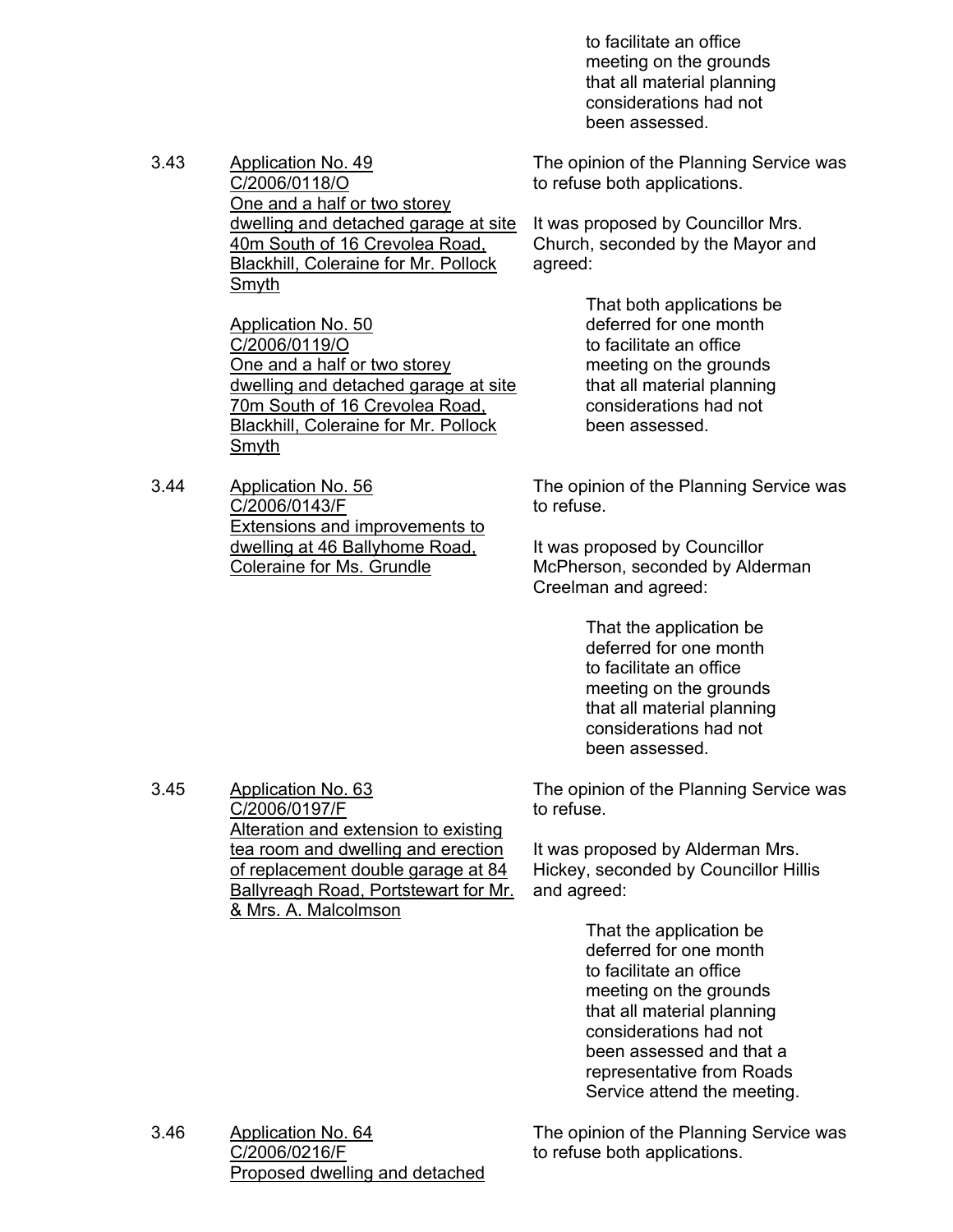garage at site 180m South of no. 63 Ballymenagh Road, Garvagh for Mr. **Glass** 

Application No. 65 C/2006/0217/F Proposed dwelling and detached garage at site 210m South of no. 63 Ballymenagh Road, Garvagh for Mr. **Glass** 

3.47 Application No. 70 C/2006/0258/F Demolition of existing dwelling at 9 Ballywatt Road and erection of offsite two storey dwelling with loft conversion and garage/ancillary building at 9 Ballywatt Road, Coleraine and approximately 80m South East of 8 Ballywatt Road, Coleraine for Mr. A. Hutchinson

It was proposed by Councillor McQuillan, seconded by Councillor Mrs. Church and agreed:

> That both applications be deferred for one month to facilitate an office meeting on the grounds that all material planning considerations had not been assessed.

The opinion of the Planning Service was to refuse.

It was proposed by Alderman Mrs. Black, seconded by Councillor McPherson and agreed:

> That the application be deferred for one month to facilitate an office meeting on the grounds that all material planning considerations had not been assessed.

The opinion of the Planning Service was to refuse.

It was proposed by Councillor Deans, seconded by the Deputy Mayor and agreed:

> That the application be deferred for one month to facilitate an office meeting on the grounds that all material planning considerations had not been assessed and that a representative from Roads Service attend the meeting.

The opinion of the Planning Service was to refuse.

It was proposed by the Deputy Mayor, seconded by Councillor Gilkinson and agreed:

> That the application be deferred for one month to facilitate an office meeting on the grounds that all material planning considerations had not

3.48 Application No. 74 C/2006/0292/O Site for dwelling 200m East of 9 Curraghmore Road, Garvagh for Mr. D. McIlvar

3.49 Application No. 75 C/2006/0293/F Demolition and removal of existing semi-detached dwelling and construction of 1 no. detached dwelling at no. 27 Ballyhome Road, Coleraine for Mr. A. Butler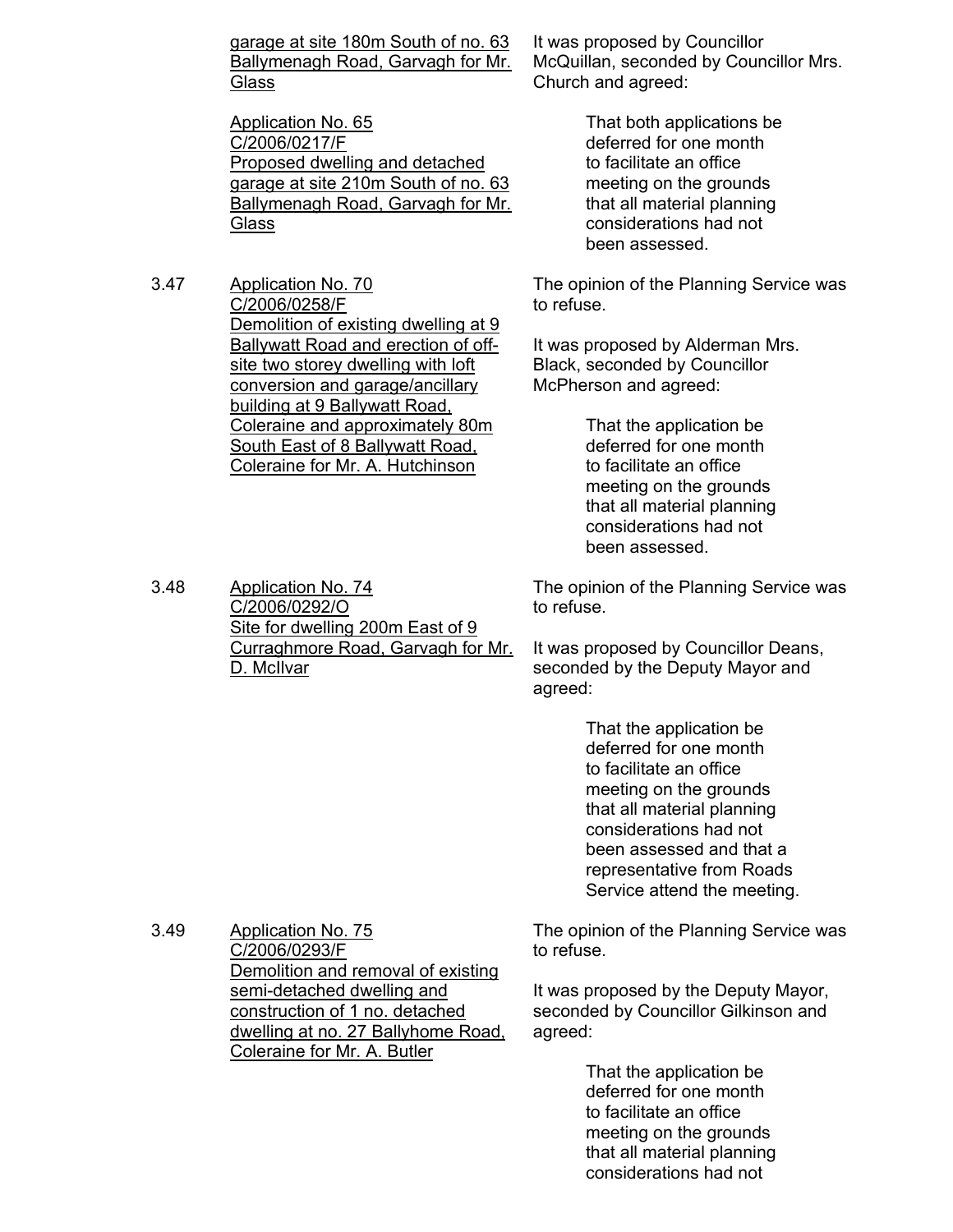been assessed.

3.50 Application No. 76 C/2006/0294/F Two storey dwelling and garage at Ballynacally Park, 360m West of no. 12 Ballynacally Park, Coleraine for Mr. Gibson

The opinion of the Planning Service was to refuse.

It was proposed by Councillor Mrs. Church, seconded by Councillor McQuillan and agreed:

> That the application be deferred for one month to facilitate an office meeting on the grounds that all material planning considerations had not been assessed and that a representative from Roads Service attend the meeting.

The opinion of the Planning Service was to refuse both applications.

It was proposed by The Mayor, seconded by Alderman Mrs. Black and agreed:

> That both applications be deferred for one month to facilitate an office meeting on the grounds that all material planning considerations had not been assessed and that a representative from Roads Service attend the meeting.

3.52 Application No. 86 C/2006/0319/O Proposed dwelling and garage to the rear of 5 Killykergan Road, Garvagh for Mr. S. Turtle

The opinion of the Planning Service was to refuse.

It was proposed by Councillor McQuillan, seconded by Councillor Deans and agreed:

> That the application be deferred for one month to facilitate an office meeting on the grounds that all material planning considerations had not been assessed.

3.53 Application No. 87 C/2006/0320/O Site for dwelling and garage 60m North East of 72 Moneydig Road, Garvagh for Mr. K. Morpus

The opinion of the Planning Service was to refuse both applications.

It was proposed by Councillor Ms. Alexander, seconded by Alderman Mrs. Hickey and agreed:

3.51 Application No. 84 C/2006/0317/O Proposed site for new dwelling at site 4, 330m South East of 55 Cashel Road, Macosquin for Mr. W. Taylor

> Application No. 85 C/2006/0318/O Proposed site for new dwelling at site 5, 360m South East of Cashel Road, Macosquin for Mr. W. Taylor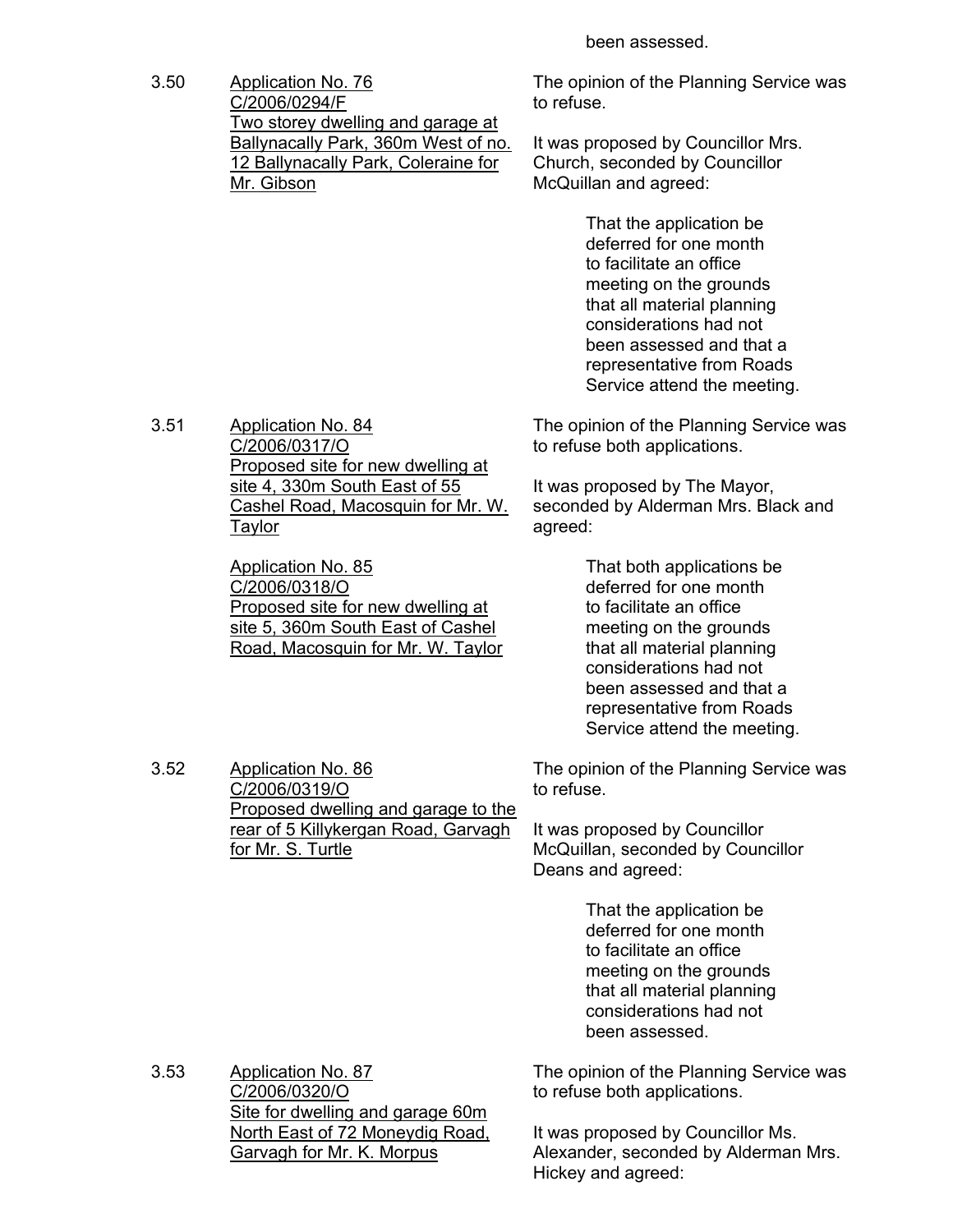Application No. 88 C/2006/0321/O Site for dwelling and garage 125m North East of 72 Moneydig Road, Garvagh for Mr. K. Morpus

3.54 Application No. 92 C/2006/0326/O Site for dwelling 50m East of 167 Dunhill Road, Coleraine for Mr. M. Smyth

 That both applications be deferred for one month to facilitate an office meeting on the grounds that all material planning considerations had not been assessed and that a representative from Roads Service attend the meeting.

The opinion of the Planning Service was to refuse.

It was proposed by Councillor Mrs. Johnston, seconded by Councillor Mrs. Church and agreed:

> That the application be deferred for one month to facilitate an office meeting on the grounds that all material planning considerations had not been assessed and that a representative from Roads Service attend the meeting.

The opinion of the Planning Service was to refuse.

It was proposed by Councillor Mrs. Church, seconded by the Mayor and agreed:

> That the application be deferred for one month to facilitate an office meeting on the grounds that all material planning considerations had not been assessed.

The opinion of the Planning Service was to refuse.

It was agreed that the application be refused.

The opinion of the Planning Service was to refuse.

It was proposed by Councillor McQuillan, seconded by Councillor Mrs. Church and agreed:

That the application be

3.55 Application No. 94 C/2006/0330/O Dwelling and garage 120m North East of 10 Magheramore Road, Garvagh for Linton

3.56 Application No. 96 C/2006/0338/O Site of dwelling and garage at 40m South East of 5 Glenkeen Road, Aghadowey for Mr. McWilliams

3.57 Application No. 104 C/2006/0363/O Replacement of existing rundown office building with a traditionally designed bungalow at site situated at no. 60 Station Road, Garvagh for Mr. R. Lyttle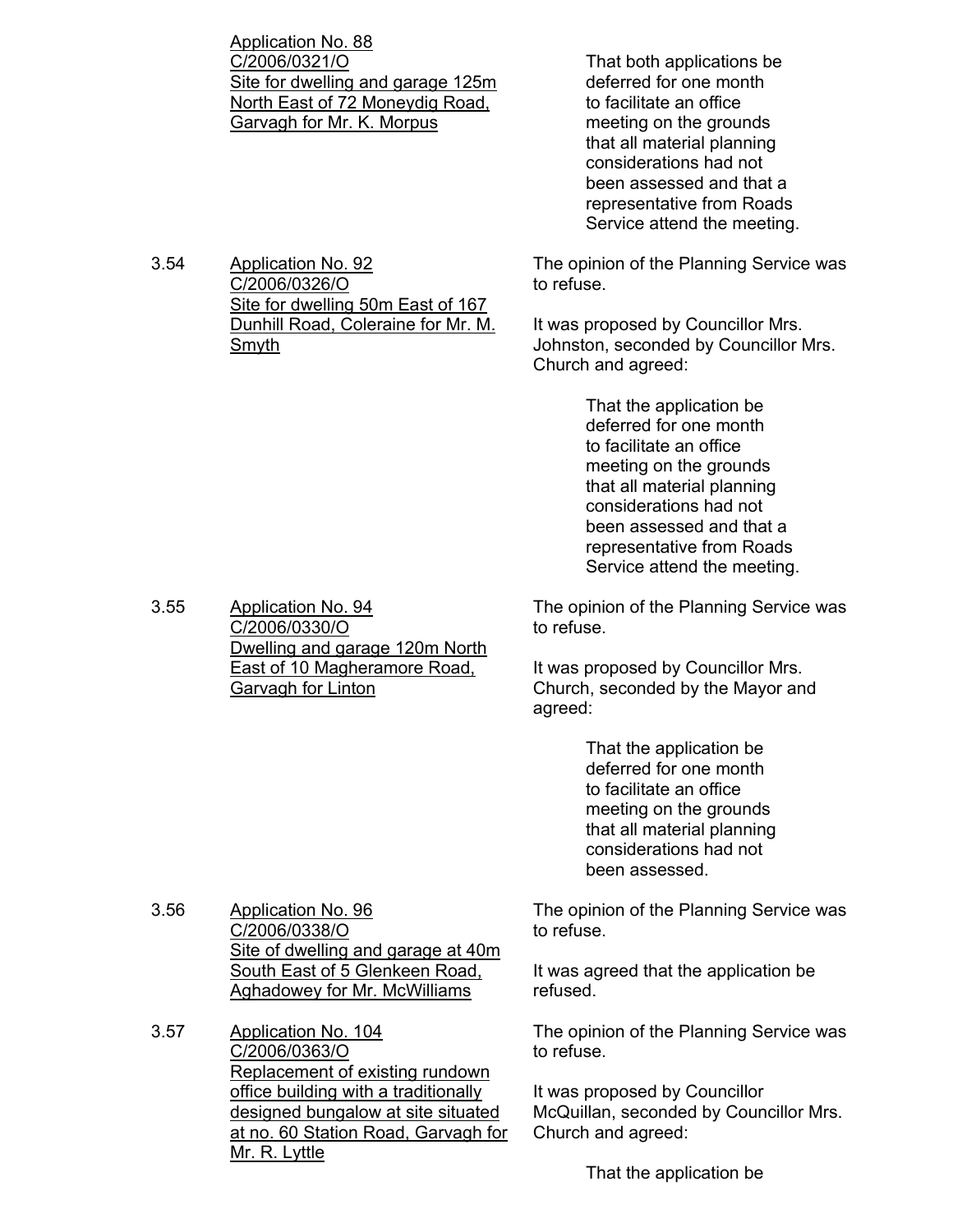deferred for one month to facilitate an office meeting on the grounds that all material planning considerations had not been assessed.

| 3.58 | Application No. 107<br>C/2006/0371/O<br>Dwelling house at infill site between<br>15 and 17 Magheramore Road,<br>Garvagh for Mr. Linton                | The opinion of the Planning Service was<br>to refuse.                                                                                                                            |
|------|-------------------------------------------------------------------------------------------------------------------------------------------------------|----------------------------------------------------------------------------------------------------------------------------------------------------------------------------------|
|      |                                                                                                                                                       | It was proposed by Councillor<br>McQuillan, seconded by Councillor Mrs.<br>Church and agreed:                                                                                    |
|      |                                                                                                                                                       | That the application be<br>deferred for one month<br>to facilitate an office<br>meeting on the grounds<br>that all material planning<br>considerations had not<br>been assessed. |
| 3.59 | <b>Application No. 121</b><br>C/2006/0410/F<br>Site for replacement dwelling at 174<br><b>Agivey Road, Coleraine for Mr. T.</b><br><u>Kirkpatrick</u> | The opinion of the Planning Service was<br>to refuse.                                                                                                                            |
|      |                                                                                                                                                       | It was proposed by Councillor Ms.<br>Alexander, seconded by Alderman Mrs.<br>Hickey and agreed:                                                                                  |
|      |                                                                                                                                                       | That the annlication he                                                                                                                                                          |

inat the application be deferred for one month to facilitate an office meeting on the grounds that all material planning considerations had not been assessed.

### **4.0 OFFICE MEETINGS**

The date for office meetings was advised as Thursday 10<sup>th</sup> and Friday 11<sup>th</sup> August, 2006. It was noted that meetings for applicants who could not be contacted prior to this date could be rescheduled, on the condition that this information was received in advance.

On a request by Councillor Dallat, it was agreed that rural office meetings be carried out on Thursday  $10<sup>th</sup>$  August, 2006.

### **5.0 PLANNING ISSUES RAISED BY MEMBERS**

5.1 Enforcement Action - Exemptions In response to a query from Councillor for Businesses **Music Alexander**, Mr. Duffy advised that businesses were exempt from enforcement action where they had been in operation for the following periods of time:

• Change of use - 10 years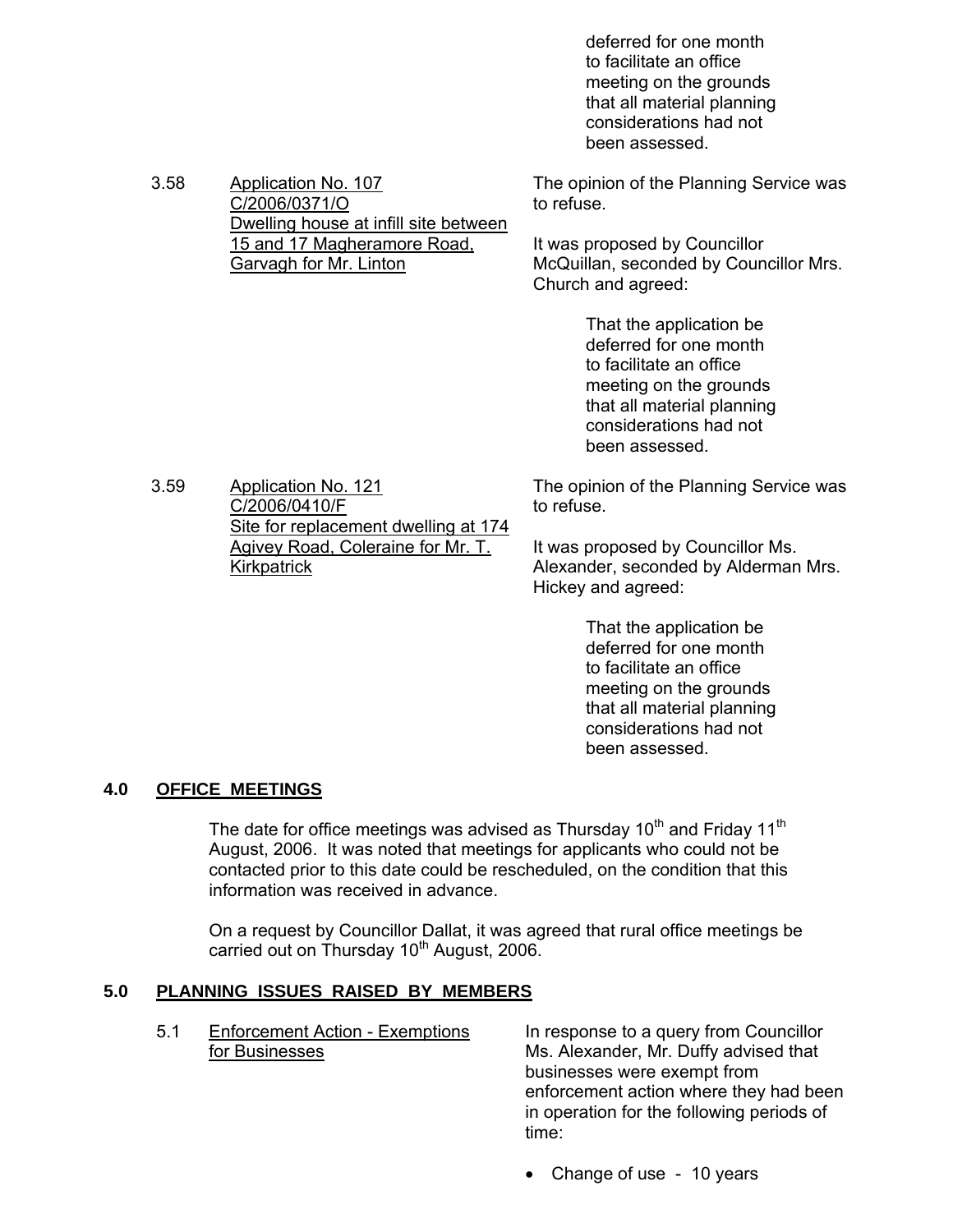- Operational development 4 years
- Advertising/signage no exemption period.

5.2 Planning Applications – Backlog In response to a query from Councillor

Bradley, it was noted that there was still a backlog on applications but it was possible to find out an application's current status in the system. Councillor Bradley agreed to contact Mr. Duffy with his specific query.

### **6.0 REGIONAL DEVELOPMENT STRATEGY FOR NORTHERN IRELAND 2025**

- 6.1 Revised Regional Housing Figures Members noted the content of this report Independent Panel Report and (previously supplied). Department's Response to the Panel Report
- 6.2 Consultation on the First Review of It was noted that a draft response to this

the Regional Development Strategy consultation document would be supplied for Northern Ireland for consideration at the next meeting of the Planning Committee on 22<sup>nd</sup> August. 2006.

# **7.0 PLANNING WORKING GROUP**

The minutes of the Planning Working Group meeting of  $10<sup>th</sup>$  July, 2006 were considered (previously supplied).

Members noted that the Planning Working Group would meet with Mr. P. McBride, Director of Operations, Planning Service, on 1<sup>st</sup> August, 2006 to further discuss Management Board referrals.

#### **8.0 OMAGH DISTRICT COUNCIL - LETTER DATED 18TH JULY, 2006**

Read letter from Omagh District Council regarding PPS 14 – Sustainable Development in the Countryside – Judicial Review (previously supplied).

Following discussion it was agreed that Council support, in principle, the action to challenge PPS 14, as contained in the letter, subject to further information on costs.

### **9.0 PLANNING APPLICATION - 2 PROPOSED DWELLINGS - 44 STRAND ROAD, COLERAINE - C/2003/0458/F**

Read letter from the Divisional Planning Manager agreeing to Council's request

for

a further deferral and office meeting for this application.

Noted.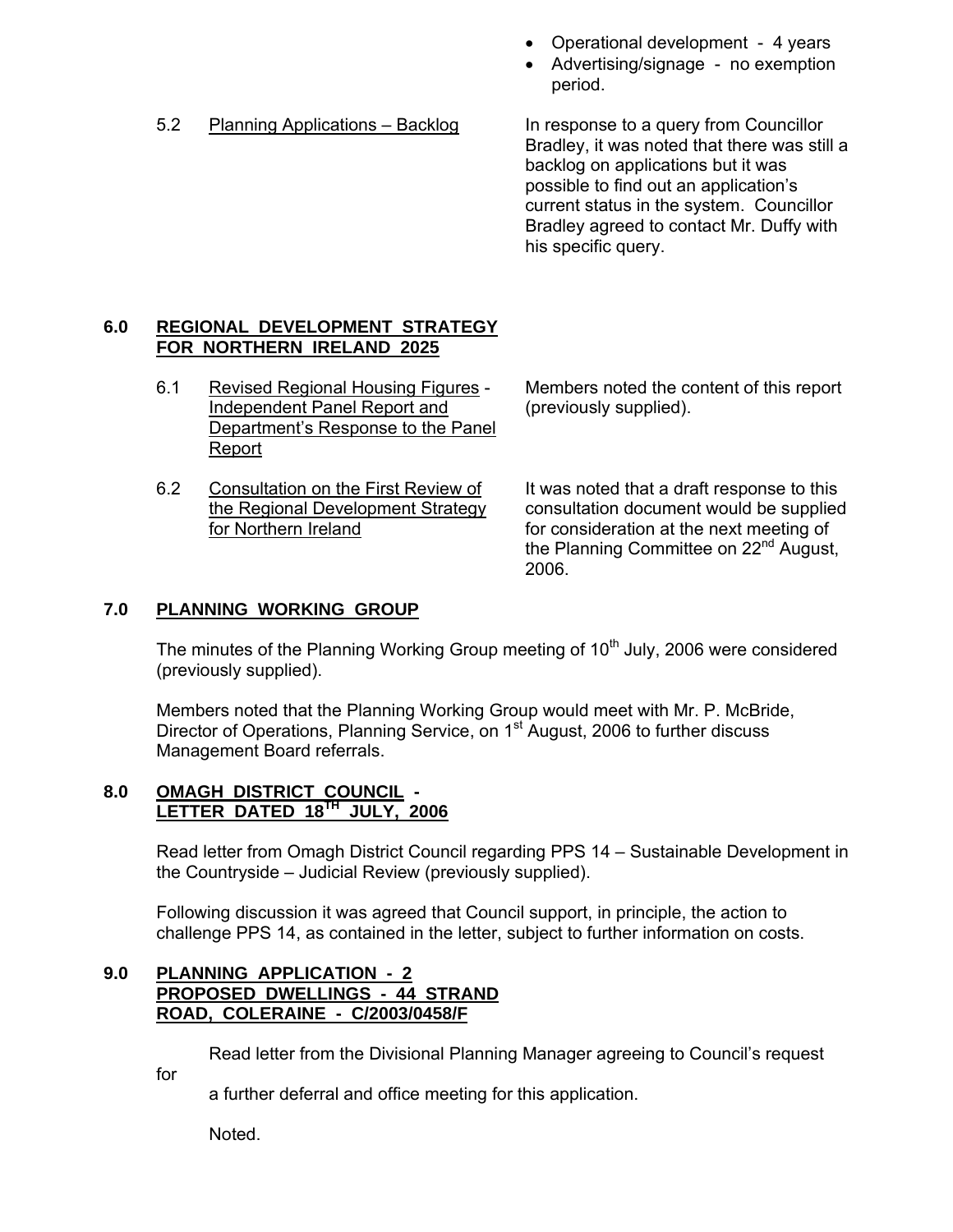### **10.0 PLANNING APPLICATION - REDEVELOPMENT OF EXISTING MILL TO PROVIDE 1 NO. DWELLING - SITE ADJACENT TO 32 NEWMILLS ROAD, COLERAINE - C/2005/0607/O**

Read letter from the Divisional Planning Manager refusing Council's request for a site meeting for this application and advising that an office meeting would be arranged.

Noted.

## **11.0 PLANNING APPLICATION - REDEVELOPMENT OF 58 BURNSIDE ROAD, PORTSTEWART TO PROVIDE 3 APARTMENTS - C/2005/0132/F**

 Read letter from the Divisional Planning Manager advising of no exceptional grounds for further delaying a decision on this case.

Noted.

# **12.0 MANAGEMENT BOARD REFERRAL**

12.1 Strand Road, Portstewart - Read letter from Planning Service C/2003/1176/F Headquarters which advised that the application failed to meet the criteria in that it was considered not to be a 'significant' proposal.

Noted.

# **13.0 NON-DETERMINATION APPEAL**

13.1 Proposed redevelopment of site to Retail units and apartments (2 no. Retail units and 16 no. apartments) 17, 19 and 21 The Diamond, **Portstewart** 

Read letter from the Planning Appeals Commission advising that the appeal had been allowed and full planning permission granted.

Noted.

# **14.0 ARTICLE 33 APPEAL**

|          | 14.1 Dwelling and Garage At Croaghan, | Read letter from Planning Service     |  |  |  |
|----------|---------------------------------------|---------------------------------------|--|--|--|
| advising |                                       |                                       |  |  |  |
|          | Cam Road, Macosquin -                 | of revised reason for refusal on this |  |  |  |
|          | C/2005/1028/O                         | application.                          |  |  |  |
|          |                                       |                                       |  |  |  |

Noted.

#### **15.0 PROPOSED DWELLING WITH INTEGRAL GARAGE AND NEW LANEWAY 60M SOUTH-WEST OF NO. 14 REVALLAGH ROAD, BUSHMILLS FOR MR. AND MRS. KENNEDY**

In response to a query from Councillor McPherson, the Administrative Officer